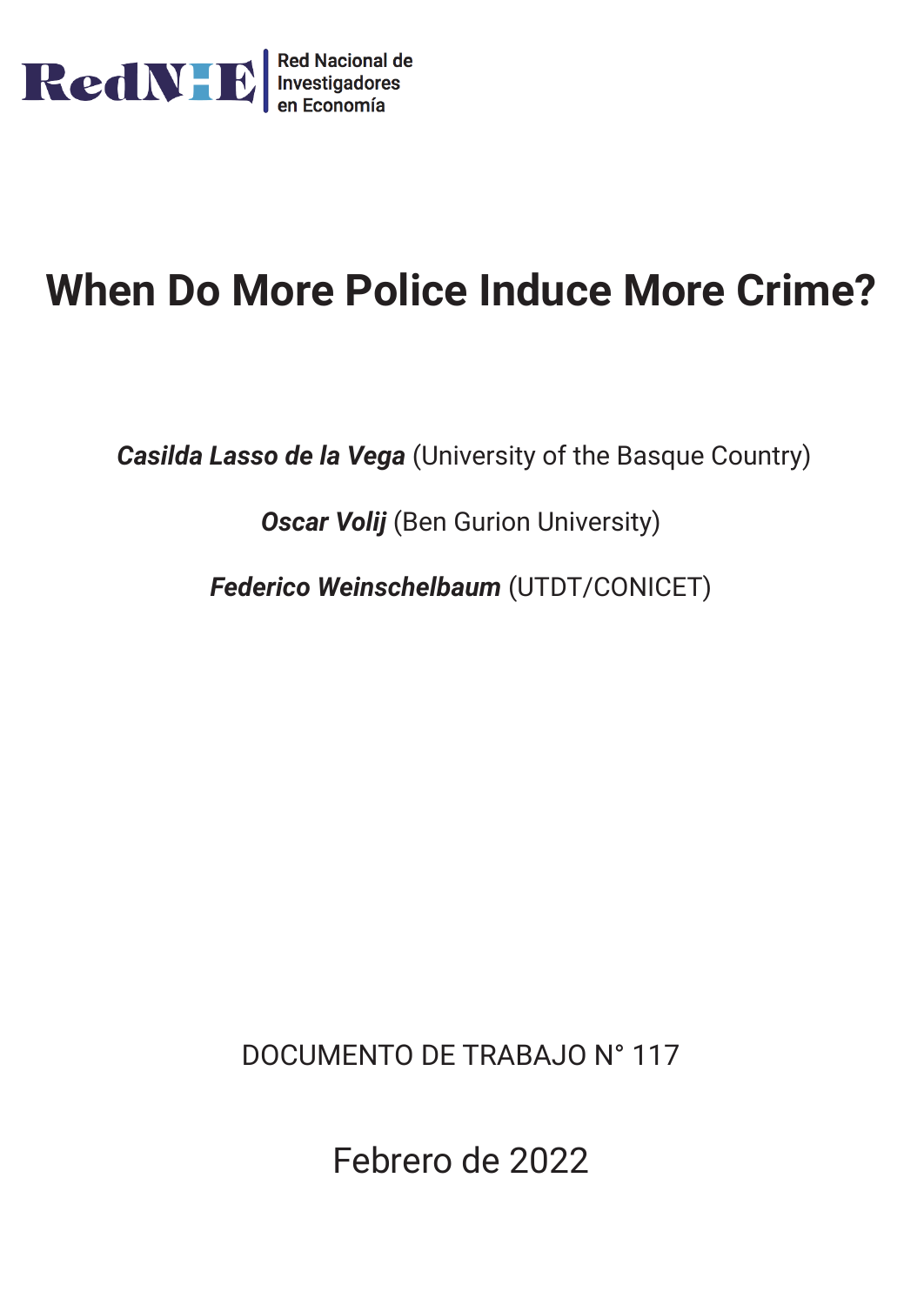Los documentos de trabajo de la RedNIE se difunden con el propósito de generar comentarios y debate, no habiendo estado sujetos a revisión de pares. Las opiniones expresadas en este trabajo son de los autores y no necesariamente representan las opiniones de la RedNIE o su Comisión **Directiva** 

The RedNIE working papers are disseminated for the purpose of generating comments and debate, and have not been subjected to peer review. The opinions expressed in this paper are exclusively those of the authors and do not necessarily represent the opinions of the RedNIE or its Board of Directors.

## Citar como:

Lasso de la Vega, Casilda, Oscar Volij y Federico Weinschelbaum (2022). When Do More Police Induce More Crime?. *Documento de trabajo RedNIE N°117*.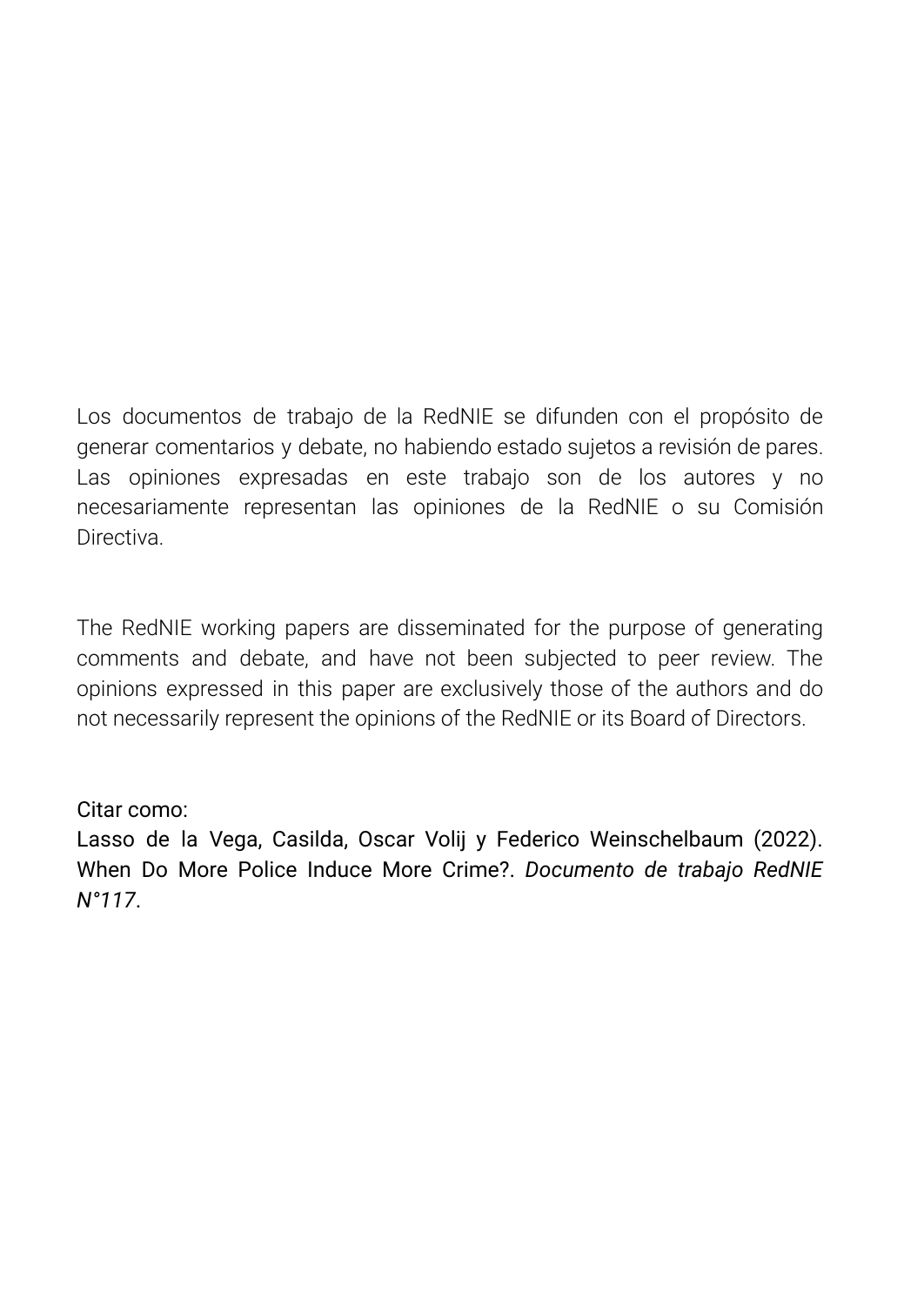## When do more police induce more crime? $*$

Casilda Lasso de la Vega University of the Basque Country Oscar Volij Ben Gurion University

> Federico Weinschelbaum Universidad Torcuato Di Tella and CONICET

#### Abstract

We provide a necessary and sufficient condition on the equilibrium of a Walrasian economy for an increase in police expenditure to induce an increase in crime. This perverse effect is consistent with any appropriation technology and could arise even if the level of police protection is the socially optimal one.

JEL Classification numbers: D72, D74, H23, K42.

<sup>\*</sup>Email addresses: casilda.lassodelavega@ehu.es; ovolij@bgu.ac.il; fweinschelbaum@utdt.edu. We are grateful to Rafael Di Tella, Sebastian Galiani, Naomi Gershoni, Andrés Neumeyer and Ignacio Palacios-Huerta for useful comments. This research was supported by the Israel Science Foundation (research grant  $962/19$ ). Lasso de la Vega and Volij also thank the Spanish Ministerio de Economía y Competitividad (project PID2019-107539GB-I00) and the Gobierno Vasco (project IT1367-19) for research support. An earlier version of this paper circulated under the title "Can more police induce more crime?"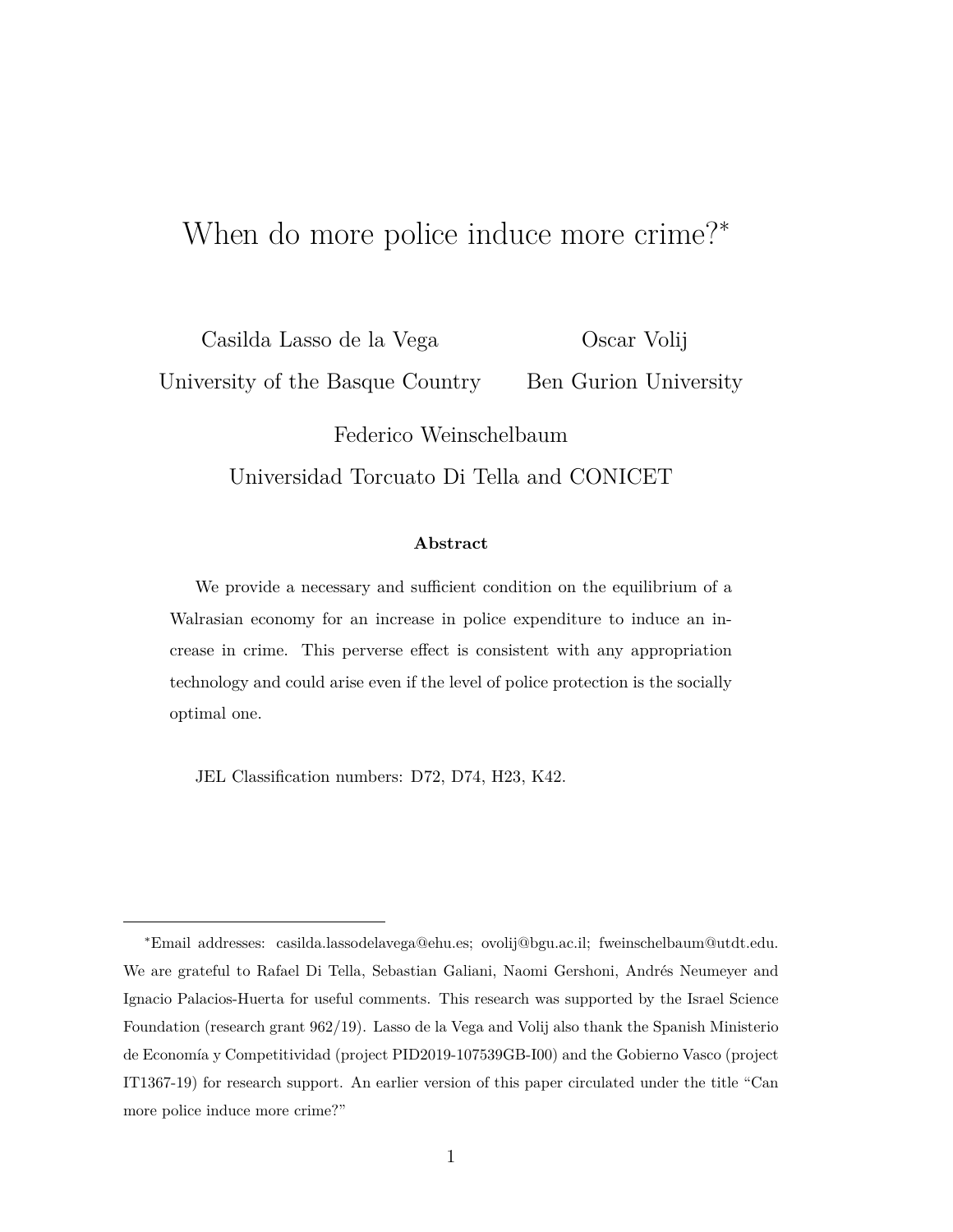## 1 Introduction

One of the more longstanding questions in the empirical literature on crime concerns the extent to which police affects crime.<sup>1</sup> While some papers have found a negative causal effect, it is safe to say that this literature has not yet provided a definitive answer. The main difficulty stems from the fact that while criminals may well react to an increase in police presence, police also tend to be deployed where there is crime.

Another characteristic of the empirical literature on crime and police is that it seems to stand on quite modest theoretical foundations. As Burdett, Lagos, and Wright (2003) aptly say, "much (although not all) work on the economics of crime uses partial equilibrium reasoning or empirical methods with very little grounding in economic theory." One of the possible reasons for this meager theoretical support is that models of crime are somewhat scarce. Indeed, Polinsky and Shavell (2000) and Chalfin and McCrary  $(2017)$ , which are two recent surveys on law enforcement and deterrence, are centered exclusively on a simplified version of Becker's  $(1968)$ seminal model. Furthermore, most of the empirical papers that investigate the causal effect of police on crime do not explicitly formulate the structural model on which they are based, thereby making it difficult to make out the mechanism through which police may affect crime.

Although early economists were aware of the importance of the ft as an allocation process, not until the 1960s was crime formalized as an economic activity performed by rational agents. Since Becker (1968), several strands of literature that adopt the economic approach to the study of crime have emerged. Early papers use models in which consumers and criminals react to incentives and meet in the proverbial

<sup>&</sup>lt;sup>1</sup> Prominent exponents of this literature are Marvell and Moody (1996), Levitt (1997), Evans and Owens (2007), Di Tella and Schargrodsky (2004), Klick and Tabarrok (2005), Draca, Machin, and Witt  $(2011)$ , Chalfin and McCrary  $(2018)$  and, more recently, Weisburd  $(2021)$ , and Bindler and Hjalmarsson (2021). See also Levitt and Miles (2006) and Chalfin and McCrary (2017) for additional references.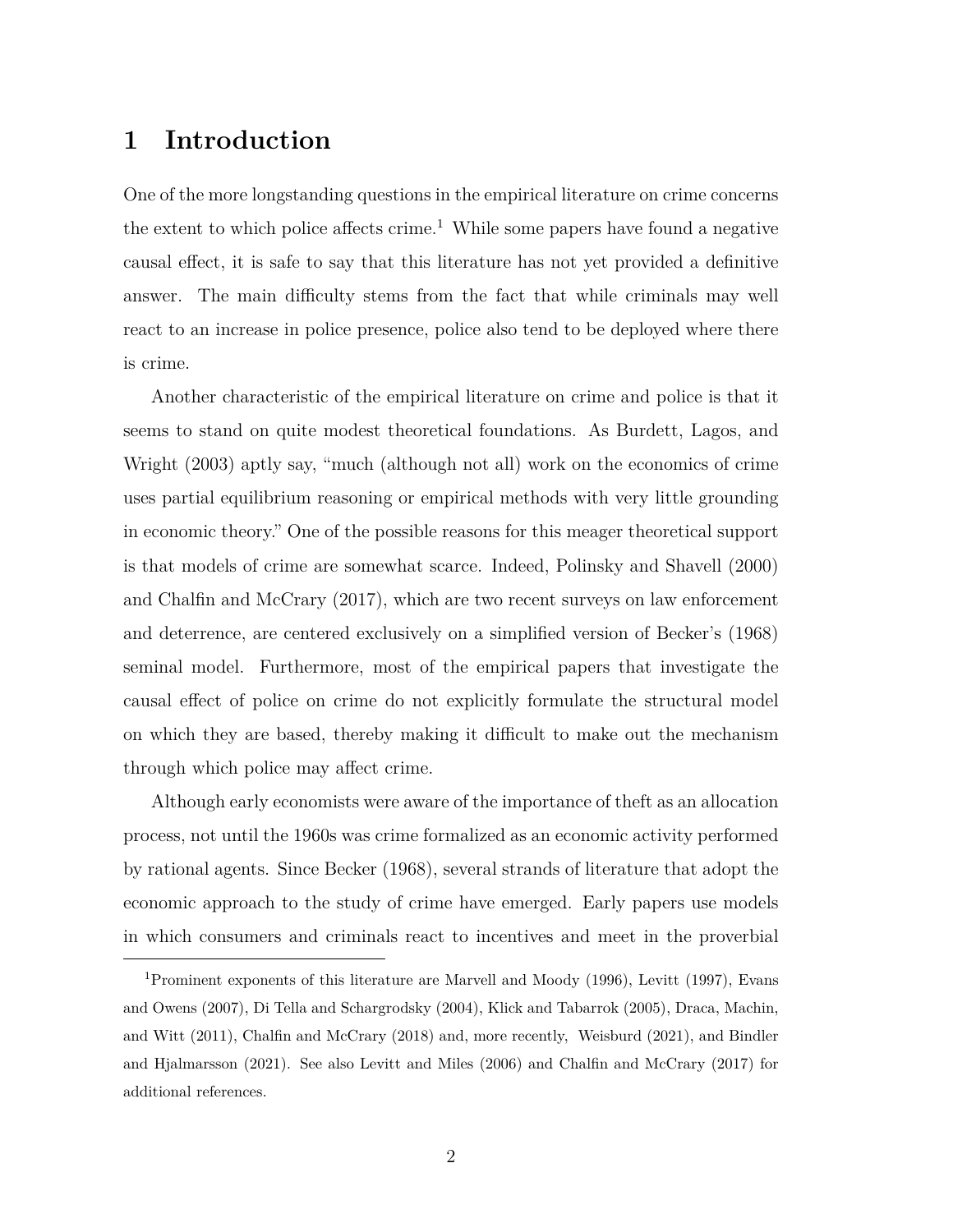market for offenses (see Ehrlich  $(1996)$  for an overview). Other papers adopt a search-theoretic approach to model an economy with the ft, prominent examples being Burdett, Lagos, and Wright  $(2003, 2004)$ . Finally, a few papers introduce theft into a Walrasian model, notably Usher  $(1987)$ , Grossman  $(1994)$ , and Dal Bó and Dal Bó  $(2011)$ . A noteworthy attribute of the above models is that they predict that law enforcement unequivocally deters crime. The models that follow Becker's approach assume that the supply of criminal offenses is negatively related to the probability of apprehension. The search model proposed by Burdett, Lagos, and Wright (2003) exhibits multiple types of equilibria, all of which predict that police reduce crime. The same prediction arises from the model in Dal Bo<sup>2</sup> and Dal Bo<sup>2</sup>  $(2011)$ . The reason is that in these models, while the relevant endogenous variables affect the level of crime, the level of crime does not have any feedback effect on the other variables.

One of the main ingredients of the economic approach to a theory of crime is its reliance on the role of incentives to determine individual behavior, criminal or otherwise. In a recent paper, Lasso de la Vega, Volij, and Weinschelbaum  $(2021)$ additionally require that the explanation fit the Walrasian model of an economy. They show that when the ft is introduced in such a model in a way that allows all factors of production to be stealable, more police unequivocally reduce crime. But when only produced goods are subject to theft, they give an example in which an increase in police actually increases crime.

In this paper we show that such a perverse effect of police on crime is not due to unrealistic primitives of the economy that lead to a pathological example. Specifically we provide a necessary and sufficient condition on the equilibriun for the police to have a perverse effect on crime. Interestingly, this condition is essentially the condition for the Laffer curve to be downward sloping at a given ad valorem tax rate. The reason is the following. The ft imposes a tax on consumption goods whose rate we show to be negatively affected by the level of police. Since the associated tax revenue is the value of the stolen goods, which is precisely the level of crime,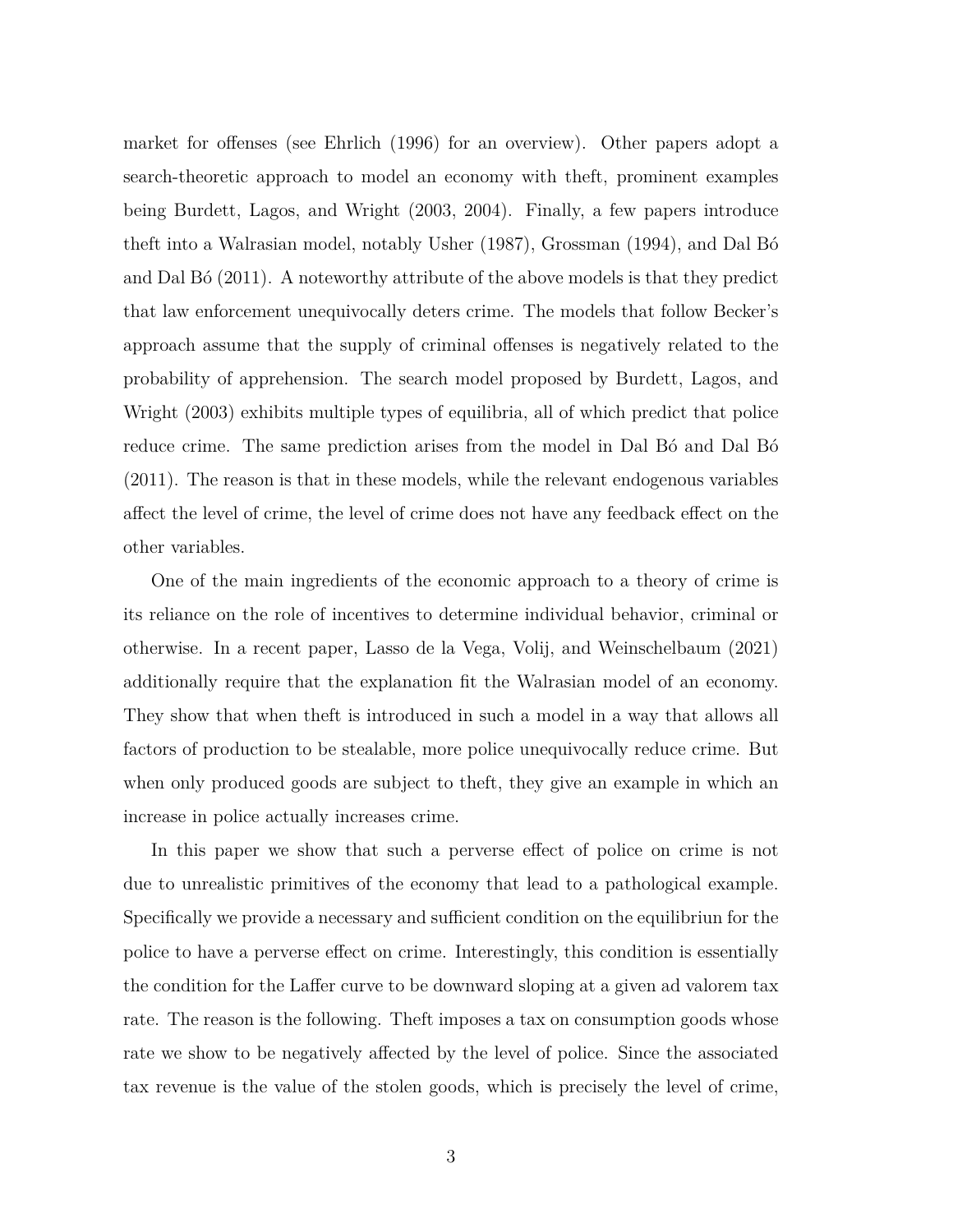an increase in police protection will increase the level of crime whenever reducing the tax rate increases the tax revenue.

One may wonder if the above-mentioned condition is overly restrictive. We show that this is not the case by showing that, for any set of values of the endogenous variables, we can calibrate an economy that fits them and whose unique equilibrium satisfies the condition. One may object that the calibrated economy endows thieves with a very special appropriation technology. However, we also show that for any appropriation technology, one can build an economy with a Cobb-Douglas production function and CRRA preferences such that an increase in police protection induces an increase in crime. The mechanism is based on the fact that whereas, *coeteris paribus*, more police has a negative incentive on thieves, it also promotes economic activity which in turn makes theft more profitable. When the latter effect is strong enough, the perverse effect of police on crime is obtained.

One may also object that once a model allows for general equilibrium effects anything is possible. In particular, it may not be at all surprising that in such a model police increases crime. Our main result shows, however, that even accounting for feedback effects of crime on markets, whereas an increase in police spending may raise property crime, it unequivocally decreases the share of the GDP that is ultimately stolen. Hence, not anything goes.

One may still wonder whether the perverse effect of police on crime stems from a suboptimal level of police protection. For instance, Chalfin and McCrary  $(2018)$ suggest that "additional investments in police are unlikely to be socially beneficial unless police reduce violent crimes to at least a moderate degree." We show, however, that it may well be the case that even at the optimal level of police protection a perverse effect of police on crime still emerges. In particular, even though less police induces less crime, it is not socially worthwhile to reduce police spending. The reason is that one of the consequences of lower police protection is a decrease in output whose social cost may outweigh the benefits of lower crime and less police spending.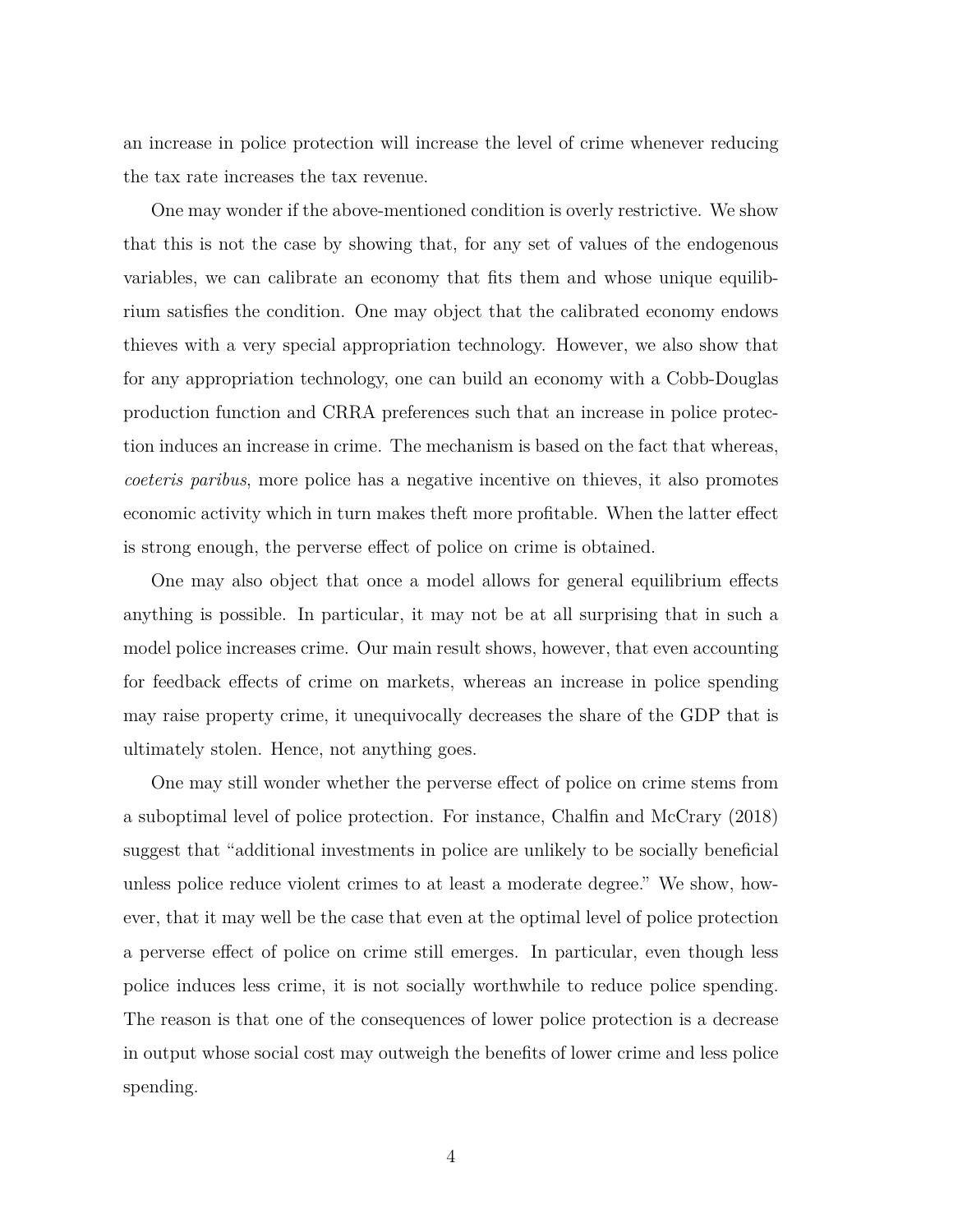One final comment on our measure of crime. In this paper crime is measured by the aggregate amount of time devoted to theft. Since in our model crime is equivalent to theft, an alternative measure of crime would be the value of the stolen goods. It turns out that in equilibrium, these two measures are equivalent. This equivalence makes them the natural measure of crime.

The rest of the paper is organized as follows. Section 2 introduces the model and characterizes its competitive equilibrium. Section 3 establishes our main results. Finally, Section 4 concludes.

## 2 The model

We now present a version of the general equilibrium model with the ft introduced by Lasso de la Vega, Volij, and Weinschelbaum (2021), under the assumption that only produced goods are subject to theft. The primitives of the model are the following. There is a publically available technology that transforms capital and labor into a consumption good, which will be henceforth referred to as *peanuts*. This technology is described by a constant returns to scale, monotone and concave production function  $F(K, L)$ . There is a continuum of individuals  $I = [0, 1],$ characterized by an initial endowment of capital  $\overline{k}_i$  and labor  $\overline{l}_i$ , and a quasilinear utility function  $u_i(x, \ell) = \phi_i(x) + \ell$ , that depends on the amount of peanuts, x, and leisure,  $\ell$ , consumed. We assume that  $\phi_i$  is strictly increasing, concave, and that  $\lim_{x\to\infty} \phi'_i(x) = 0$ . For notational convenience we will assume that all individuals are identical, namely  $\phi_i = \phi$ ,  $\overline{k}_i = \overline{K}$  and  $\overline{l}_i = \overline{L}$  for all  $i \in [0, 1]$ . Furthermore, to avoid dealing with boundary problems, we assume that individuals can consume negative amounts of leisure and that the production function satisfy the Inada conditions. In particular,  $\lim_{L\to 0} F_2(K, L) = \infty^2$ .

<sup>&</sup>lt;sup>2</sup>For any function  $f : \mathbb{R}^2 \to \mathbb{R}$ , we denote by  $f_1$  and  $f_2$  its partial derivatives with respect to its first and second arguments. Also  $f_{jk}$ , for  $j, k = 1, 2$ , stand for the corresponding second derivatives.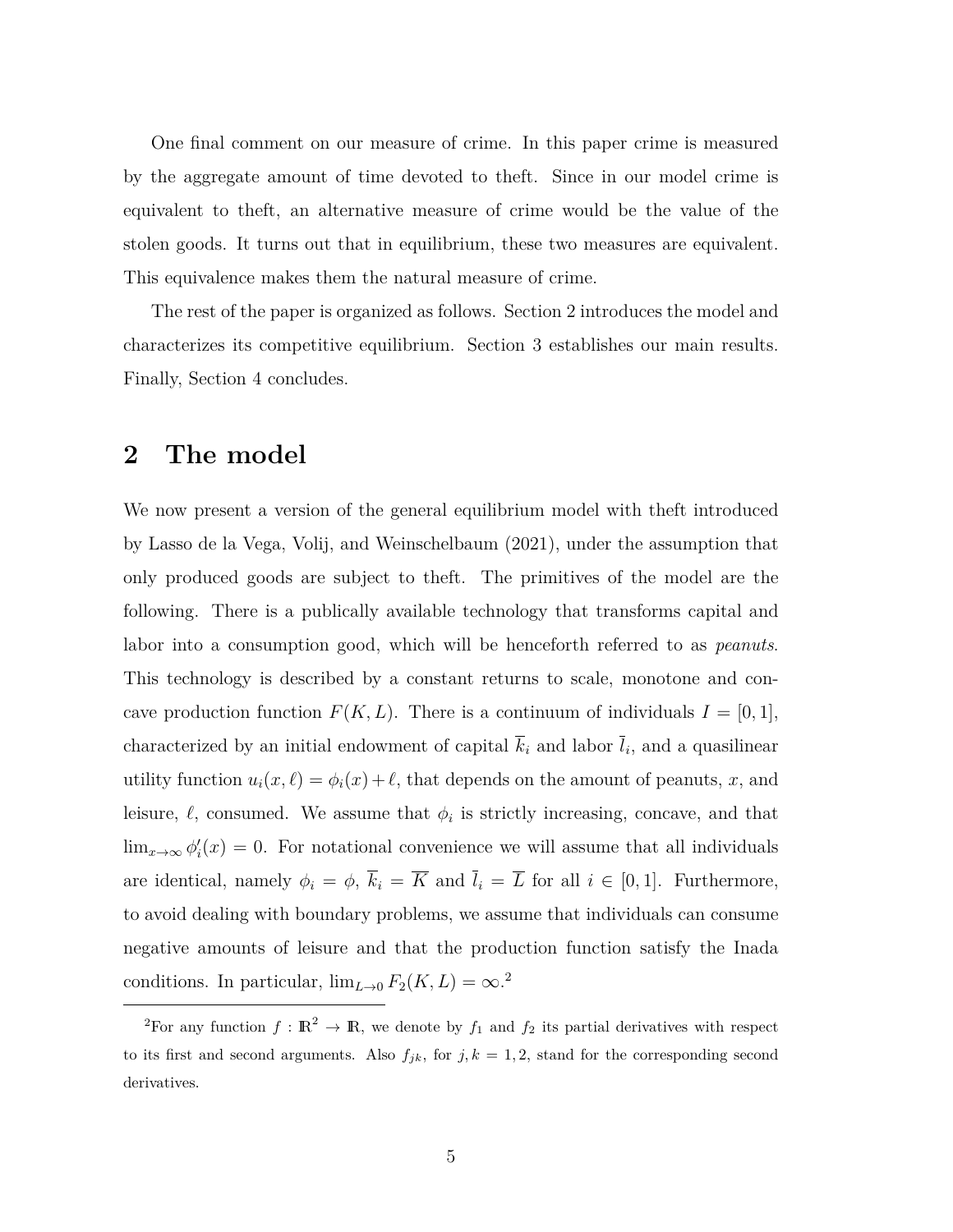There is an appropriation sector that uses labor to redistribute output from earners to thieves. Following Grossman  $(1994)$  and Dal Bó and Dal Bó  $(2011)$ , we describe the appropriation technology by a function  $A: \mathbb{R}_+^2 \to [0,1]$ . The value  $A(Y, T)$  is the proportion of the individuals income that gets stolen when the crime level is Y and police protection T. We call  $A(Y,T)$  the excise rate of the ft associated with Y and T. We assume that  $A(0,T)=0$ , that A is increasing and strictly concave in its first argument, decreasing and strictly convex in its second argument, and that  $A_{12} < 0$ , namely the marginal excise rate of crime is decreasing in police protection. These assumptions imply that

$$
A_1(Y,T) < \frac{A(Y,T)}{Y}
$$

and that  $\lim_{Y\to 0} A(Y,T)/Y = A_1(0,T)$ . Namely, the marginal excise rate is lower than the average excise rate. We denote by  $a(Y,T)$  the *average excise rate*, with the extension  $a(0,T) = A_1(0,T)$ . It is the proportion of wealth stolen per unit of time devoted to theft. It follows from our assumptions that  $a(Y,T)$  is decreasing in both its arguments, and convex in its second argument. We summarize the data of the economy by  $\mathcal{E} = \langle (\phi, \overline{K}, \overline{L}), F, A, T \rangle$ .

Individuals, apart from consuming peanuts and leisure, devote some time to i.eft. A bundle for individual i is thus a triple  $(x_i, \ell_i, y_i) \in \mathbb{R}_+ \times \mathbb{R} \times \mathbb{R}_+$  whose components are the amounts of peanuts, leisure, and time devoted to theft. We denote the set of bundles by  $\mathcal{X}$ .

When individual *i* devotes  $y_i$  units of his time to theft, the crime level is  $Y =$  $\int_0^1 y_i di$ , and he gets a portion  $y_i/Y$  of the booty.<sup>3</sup> There is a level T of public police protection which is allocated uniformly across individuals and is financed by means of compulsory taxation.

An *allocation* in  $\mathcal E$  consists of an input pair  $(K, L) \in \mathbb{R}^2_+$ , an assignment  $(x, \ell, y)$ :  $[0,1] \rightarrow \mathcal{X}$  of bundles to individuals, and a crime level Y. An allocation is *feasible* 

<sup>&</sup>lt;sup>3</sup>For any real function  $f$  defined on [0, 1], we will sometimes write  $\int f$  for  $\int_0^1 f_i \, di$ . All functions defined on  $[0, 1]$  are assumed to be integrable.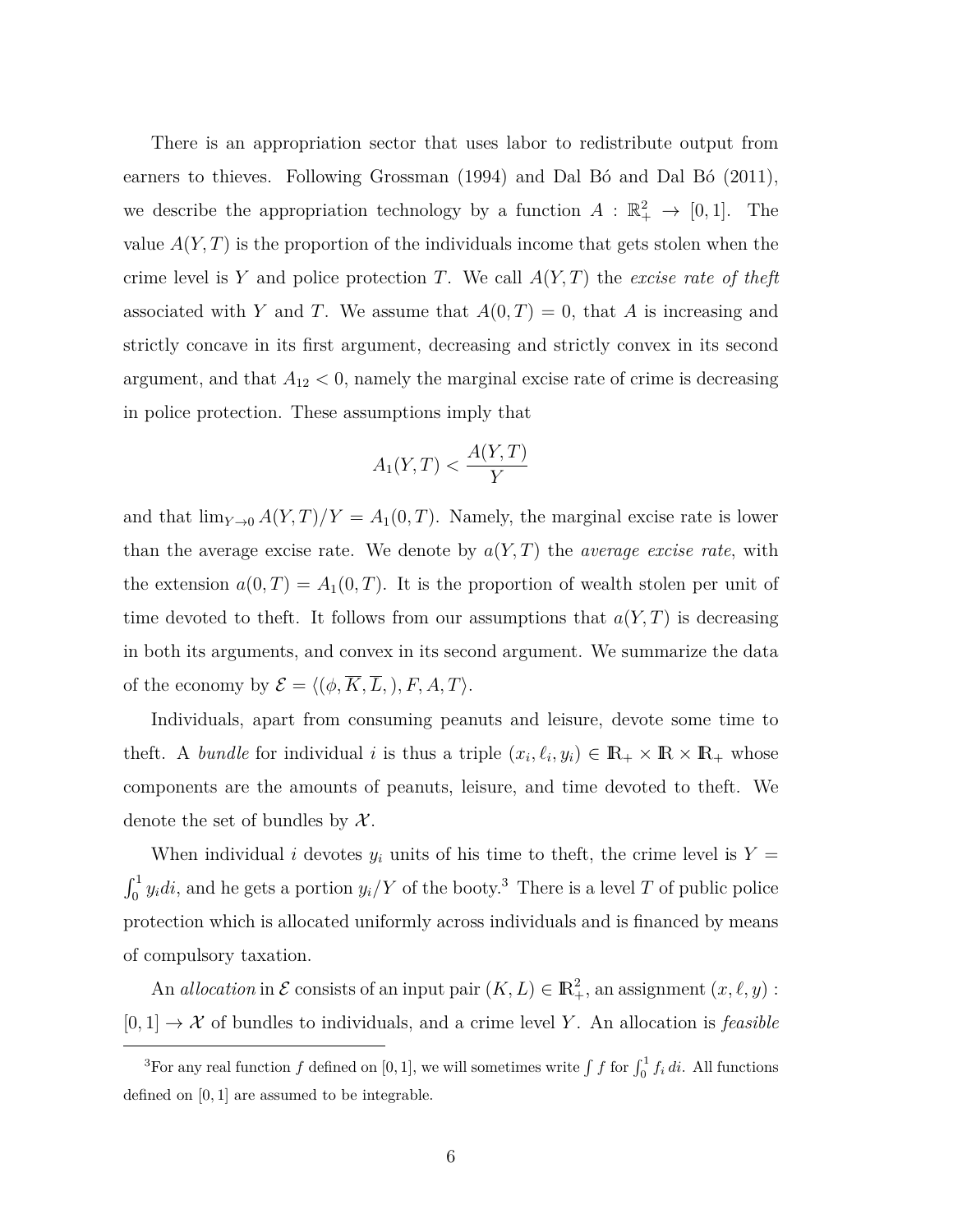$$
\int x = F(K, L)
$$
\n
$$
\overline{L} = \int \ell + L + \int y + T
$$
\n
$$
\overline{K} = K
$$
\n
$$
Y = \int y.
$$
\n(1)

Namely, peanuts consumed are equal to peanuts produced, the sum of time devoted to leisure, labor, theft and police protection equals the total time available, capital used in the production process equals the amount of capital available, and the crime level is the per capita time devoted to theft.

#### **2.1** Competitive equilibrium

We normalize the wage rate to be 1, and for simplicity, we assume that public police is financed by uniform taxation. The resources that an individual has available for the purchase of peanuts consist of the portion of his legitimate income (net of taxes) that is not stolen, plus the proceeds from his appropriation activities. Under our assumption that only produced goods are subject to the t, the returns to the ft are given by  $a(Y,T)pF(\overline{K},L)$  and therefore, an individual's budget is given by

$$
B = \left\{ (x_i, \ell_i, y_i) : px_i \le (1 - A(Y, T))(r\overline{K} + \overline{L} - \ell_i - y_i - T) + y_i a(Y, T)pF(\overline{K}, L) \right\}
$$

The parameters that the individual takes as given are the price of peanuts  $p$ , the rental rate of capital r, the tax T, the crime level Y, and the returns to theft.<sup>4</sup> Note that  $\overline{L} - \ell_i - y_i - T$  is the time that individual *i* devotes to labor. Also note that the relative price of peanuts (in terms of leisure) faced by the consumers is  $p/(1 - A(Y, T))$ . This is so because if a consumer wants to bring home one unit of peanuts he needs to buy  $1/(1 - A(Y, T))$  units, since a proportion  $A(Y, T)$  of them will be stolen.

 $if$ 

<sup>&</sup>lt;sup>4</sup>We ignore his share in the firms' profits since, given the constant returns to scale technology, profits will be 0 in equilibrium.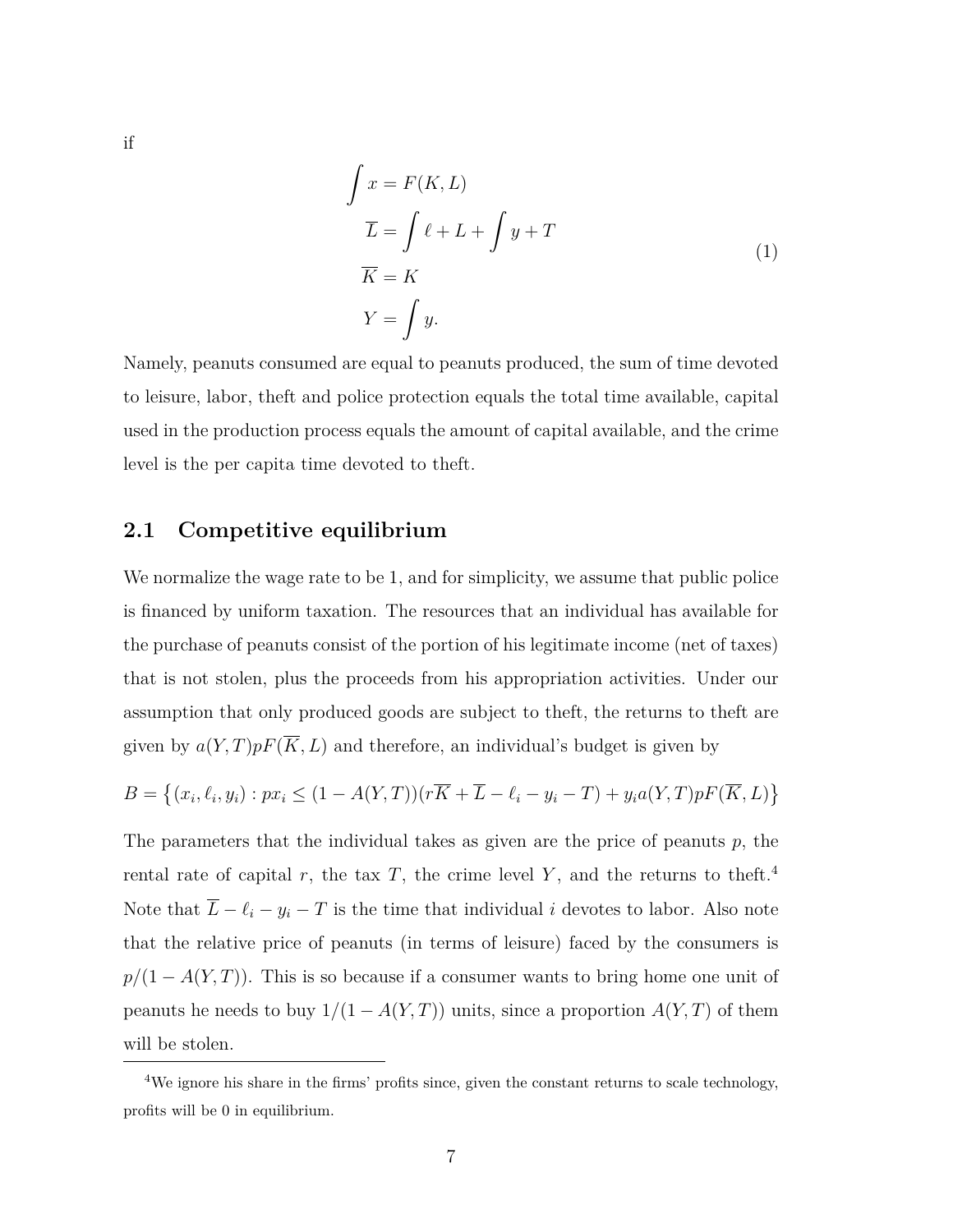The concept of competitive equilibrium is the usual one.

**Definition 1** A *competitive equilibrium* consists of a price of peanuts  $p^*$ , a rental rate of capital  $r^*$ , and a feasible allocation  $\langle (L^*, K^*), (x^*, \ell^*, y^*) , Y^* \rangle$ , such that

- 1. The input pair  $(L^*, K^*)$  maximizes profits given  $p^*$  and  $r^*$ .
- 2. For all  $i \in [0, 1]$ , the bundle  $(x_i^*, \ell_i^*, y_i^*)$  maximizes the individual's utility given  $p^*$ ,  $r^*$ , and  $Y^*$ .

#### **2.2** Characterization of the equilibrium

Given our assumptions on preferences and technology any equilibrium allocation  $\langle (L^*, K^*), (x^*, \ell^*, y^*), Y^* \rangle$  must satisfy  $K^* > 0$ ,  $L^* > 0$  and  $x > 0$ . Therefore, the necessary (and sufficient) conditions for profit maximization are:

$$
p^* \frac{\partial F}{\partial L}(K^*, L^*) = 1
$$
  

$$
p^* \frac{\partial F}{\partial K}(K^*, L^*) = r^*
$$

Namely, input prices must be equal to the value of their marginal productivity.

The first-order conditions for individual *i*'s utility maximization are:

$$
\phi'(x_i^*) = \frac{p^*}{1 - A(Y^*, T)}
$$
\n(2)

$$
1 - A(Y^*, T) \ge a(Y^*, T) p^* F(K^*, L^*) \text{ with equality if } y_i^* > 0
$$
  
\n
$$
p^* x_i^* = (1 - A(Y^*, T))(r^* K^* + L^*) + y_i^* a(Y^*, T) p F(K^*, L^*)
$$
\n(3)

where  $Y^*$  is the crime level associated with the equilibrium allocation. Observe that in equilibrium  $A(Y^*, T) < 1$ , which follows from (2). Condition (3) is an arbitrage condition which states that the returns to the t cannot exceed the returns to labor, and that they must be equal if the individual devotes positive time to the ft.

Finally, the allocation must satisfy the feasibility conditions (1).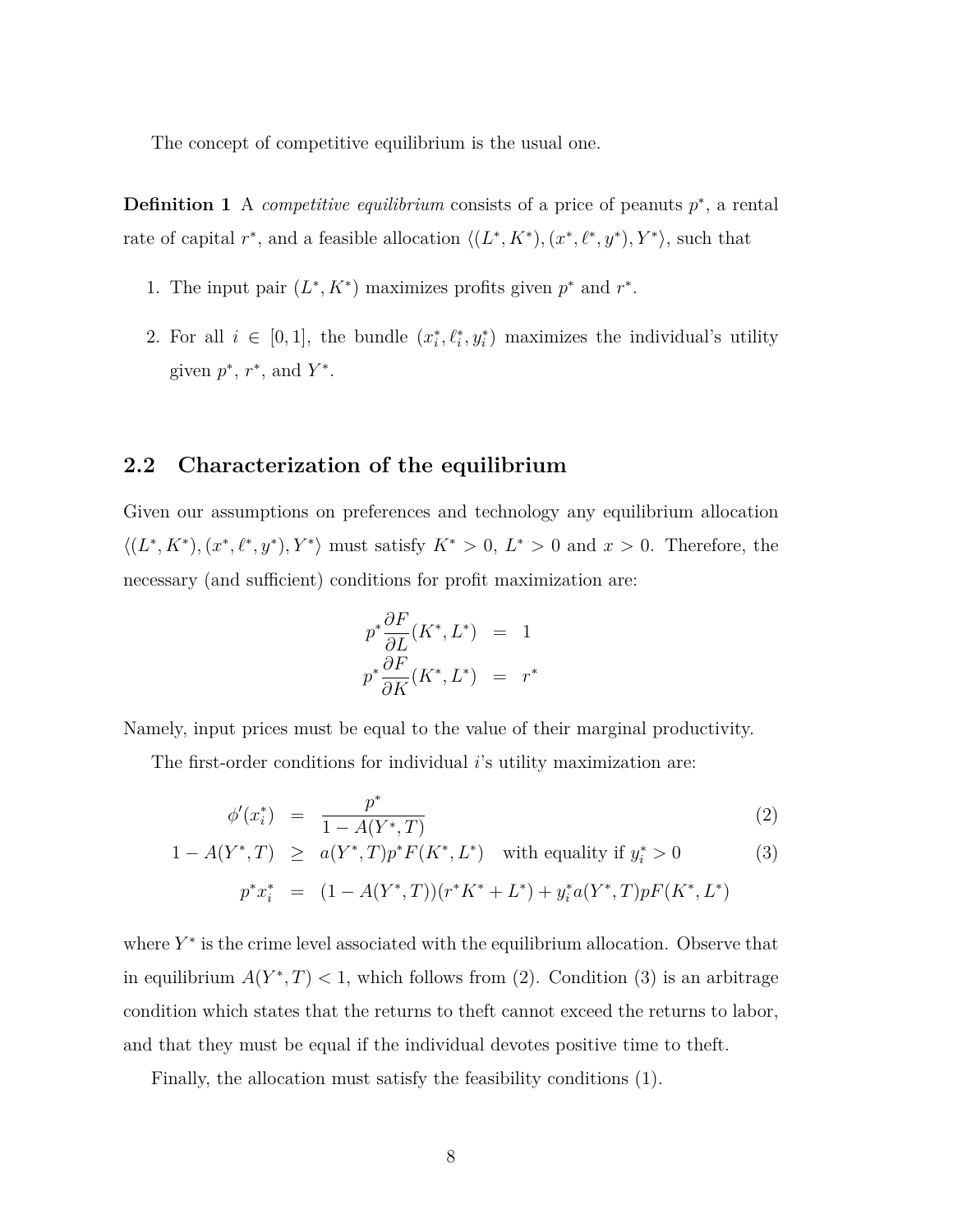Given that in equilibrium, the capital used by the firms,  $K^*$ , must be  $\overline{K}$ , it will be convenient to define the firm's short-run supply function. It is the function  $Q: \mathbb{R}_{++} \to \mathbb{R}_+$  implicitly defined by

$$
1 = p\frac{\partial F}{\partial L}(\overline{K}, L)
$$
  

$$
Q(p) = F(\overline{K}, L)
$$

Similarly, it will be convenient to define the economy's aggregate demand function for peanuts. It is the function  $X : \mathbb{R}_{++} \to \mathbb{R}_+$  implicitly defined by

$$
\phi'(X(p)) = p.
$$

Upon close observation of the above equilibrium conditions, and taking advantage of the definitions of the short-run aggregate supply and demand functions just defined, we can see that to find an equilibrium it is enough to solve

$$
1 - A(Y, T) \ge a(Y, T)pQ(p) \text{ with equality if } Y > 0
$$
 (4)

$$
X\left(\frac{p}{1 - A(Y, T)}\right) = Q(p) \tag{5}
$$

This is a system of two equations with two unknowns  $(p \text{ and } Y)$ . Once solved, the other variables are obtained by mere substitution. Indeed, the remaining variables,  $L^*$ ,  $r^*$ , and  $\ell^*$  are directly obtained from

$$
F(\overline{K}, L^*) = Q(p^*)
$$
  

$$
p^* \frac{\partial F}{\partial K}(\overline{K}, L^*) = r^*
$$
  

$$
\overline{L} - T - Y^* = \int \ell^*.
$$

Note that in equilibrium

$$
Y^* = \frac{A(Y^*, T)}{1 - A(Y^*, T)} p^* Q(p^*).
$$
 (6)

Indeed, if  $Y^* = 0$ , this equality is trivially satisfied. And if  $Y^* > 0$ , it follows from (4). Recall that  $p^*/(1-A(Y^*,T))$  is the peanut price faced by the consumers. Therefore, the above equation says that in equilibrium, the aggregate time devoted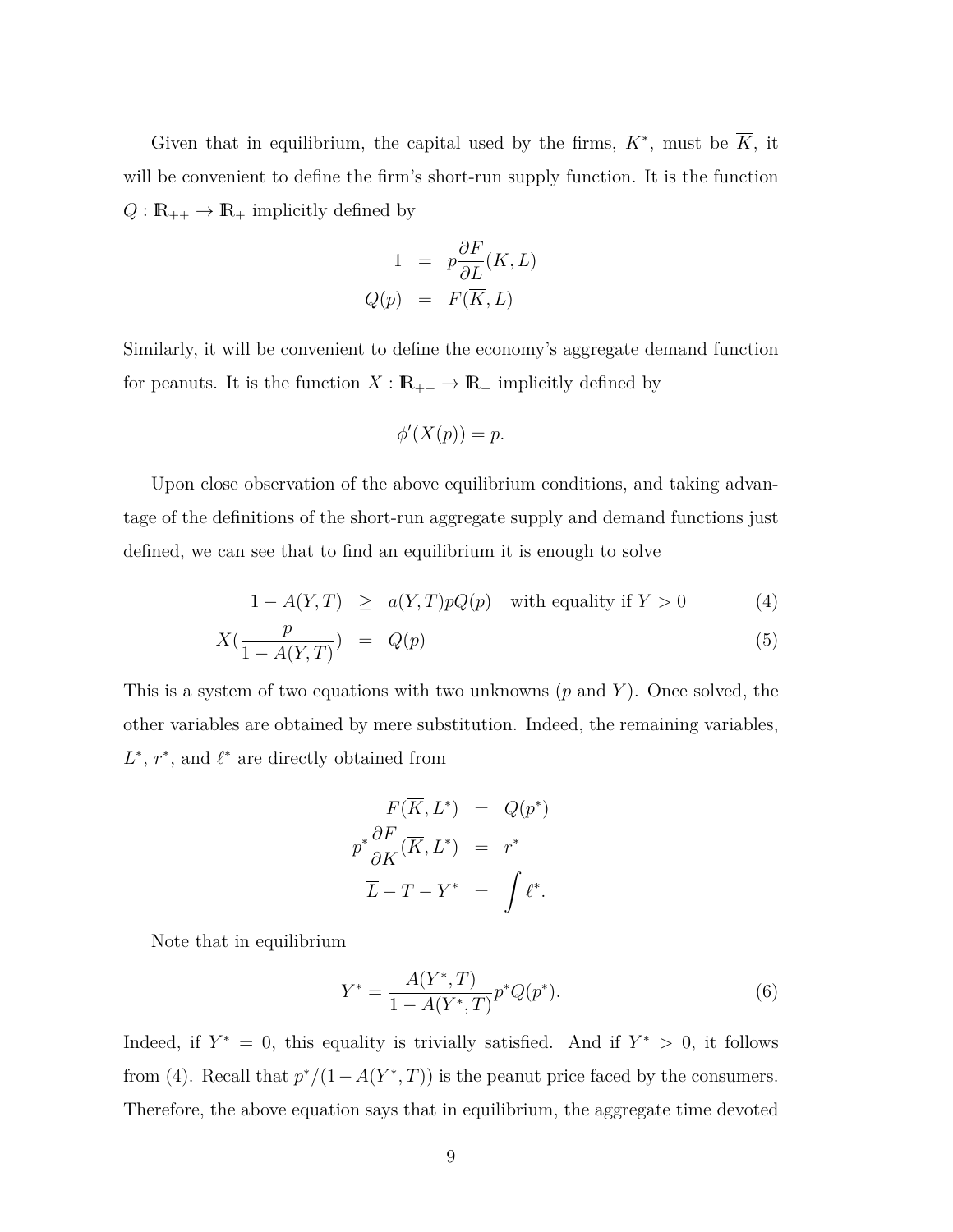to the ft equals the value of the stolen goods at consumer prices. For that reason, it is natural to call  $Y^*$  the level of the ft or of (property) crime. Also note that

$$
Y^* = \frac{A(Y^*,T)}{1 - A(Y^*,T)} p^* Q(p^*) = A(Y^*,T) p^* Q(p^*) + A^2(Y^*,T) p^* Q(p^*) + \cdots
$$

That is, property crime at the equilibrium crime level  $Y^*$  is not just the proportion  $A(Y^*,T)$  of the GDP. The portion  $A(Y^*,T)p^*Q(p^*)$  is only the peanuts stolen from the income legitimately earned by the agents. But property crime includes also the peanuts stolen from the stolen income as well.

Figure 1 depicts the equilibrium in the peanut market (where  $A(Y^*,T)$  is denoted simply by  $A^*$ ).



Figure 1: The peanut market.

The price faced by the consumers is  $p^*/(1-A(Y^*,T))$  and the price faced by the firm is  $p^*$ . The difference is  $p^* \frac{A(Y^*,T)}{1-A(Y^*,T)}$ . As can be seen, theft has a similar effect to that of an ad valorem tax of  $A(Y^*,T)/(1 - A(Y^*,T))$ . It introduces a wedge between the effective price paid by the consumers and the one received by the firm. The difference is the value of the peanuts being stolen when one unit of peanuts is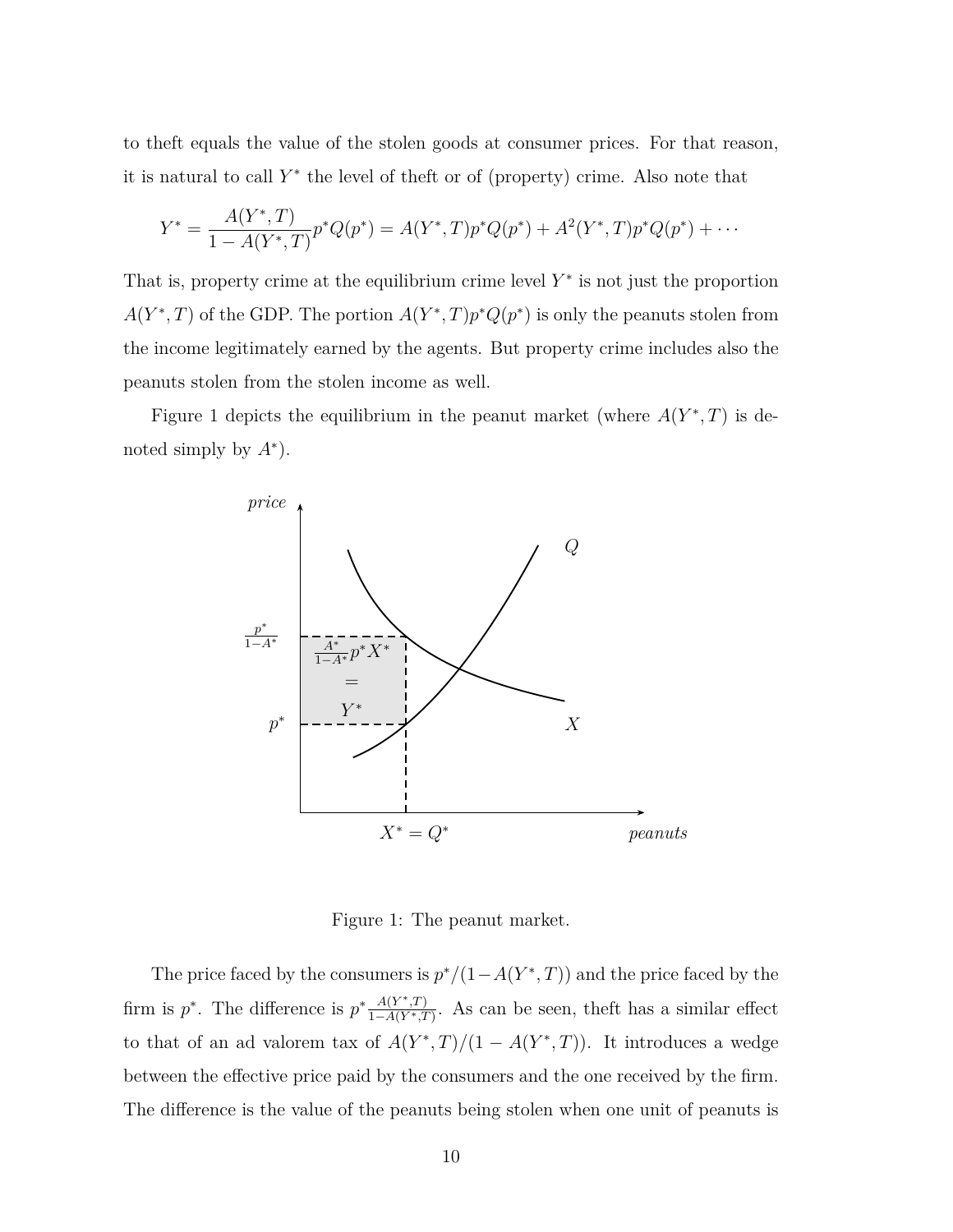acquired. However, since by  $(6)$ , the value of the stolen peanuts equals the value of the time spent on appropriation activities, this value ultimately dissipates.

Lasso de la Vega, Volij, and Weinschelbaum  $(2021)$  shows that there are economies with no equilibrium. However, it also shows that if the appropriation technology satisfies certain weak conditions, an equilibrium exists and is unique. This is stated in the following observation. Since it is short, we include a proof that fits this version of the model.

**Phase** *R* **E**  $\mathcal{E} = \langle (\phi, \overline{K}, \overline{L}), F, A, T \rangle$  be an economy. Then, if the appropriation technology *A* is bounded away from one, an equilibrium exists. If, furthermore,  $\frac{a(Y,T)}{1-A(Y,T)}$  is non-increasing in Y, the equilibrium is unique.

**Proof**: See Appendix.  $\Box$ 

For future reference, we define  $g(Y,T) = \frac{a(Y,T)}{1-A(Y,T)}$ . Given our assumptions on *A*, the function *g* satisfies  $g_2 < 0$ . Appropriation technologies *A* that are bounded away from one and for which  $g(Y, T)$  is non-increasing in Y are said to be *regular*.

## **3** The effect of police on crime

We want to focus on the effect of police protection on the crime level. It can be seen from equations  $(4-5)$  that the peanut market affects the crime level and simultaneously the crime level affects the peanut market. For that reason, the effect of changes in police protection on crime may be ambiguous. If we observe Figure 1 we see that an increase in crime means that the area of the shaded rectangle grows. Therefore, we expect the perverse effect of police on crime to occur if certain conditions on the elasticites of demand and supply are met. The next theorem establishes these conditions.

**Theorem 1** Consider an equilibrium of an economy in which police expenditure is *T*<sub>0</sub>. If the equilibrium crime level  $Y^*$  is positive, and  $g_1(Y^*, T_0) \leq 0$ , then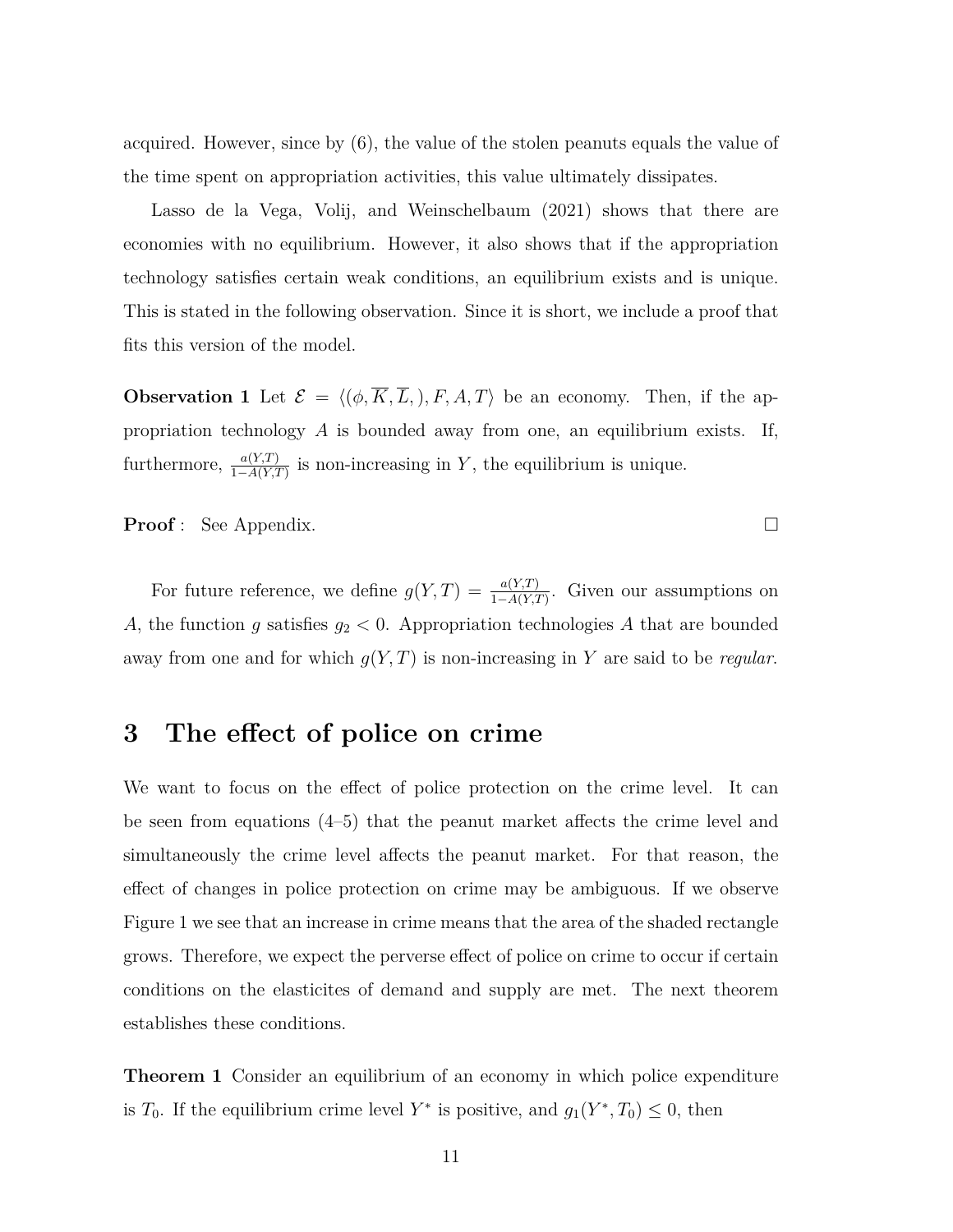- 1. A an increase in police protection induces an increase in the equilibrium peanut price,  $p(T_0)$ , and output,  $Q(p(T_0))$ ;
- 2. an increase in police protection induces a decrease in the equilibrium excise rate,  $A(Y^*, T_0)$ , and crime's implied tax rate of peanuts  $A(Y^*, T_0)/(1 A(Y^*,T_0)$ ;
- 3. an increase in police protection induces an increase in crime if and only if

$$
1 > A(Y^*, T_0) > \frac{(\varepsilon - \eta)}{(1 + \eta)\varepsilon} \tag{7}
$$

where  $\eta$  and  $\varepsilon$  are the elasticity of the supply function  $Q$  at  $p^*$  and of the demand function *X* at  $p^*/(1 - A(Y^*, T_0))$ , respectively.

**Proof**: Recall that  $g(Y,T) = \frac{a(Y,T)}{1-A(Y,T)}$  and notice that any equilibrium of an economy  $\mathcal{E} = \langle (\phi, \overline{K}, \overline{L}), F, A, T_0 \rangle$  with positive crime level  $Y^*$  and peanut price  $p^*$  is characterized by

$$
1 = g(Y^*, T_0) p^* Q(p^*)
$$
\n(8)

$$
X\left(\frac{p^*}{1 - A(Y^*, T_0)}\right) = Q(p^*).
$$
\n(9)

These equations implicitly define the equilibrium crime level  $Y(T)$  and peanut price  $p(T)$  as functions of police protection in a neighborhood of  $T_0$ , with  $Y(T_0) = Y^*$ and  $p(T_0) = p^*$ . By the implicit function theorem

$$
p'(T_0) = \frac{p^*QX'(A_2g_1 - A_1g_2)}{X'gA_1(p^*Q' + Q) + (1 - A)g_1Q((1 - A)Q' - X')} \tag{10}
$$

$$
Y'(T_0) = -\frac{X'gA_2(p^*Q'+Q) + (1-A)g_2Q((1-A)Q'-X')}{X'gA_1(p^*Q'+Q) + (1-A)g_1Q((1-A)Q'-X')} \tag{11}
$$

where we have used the following simplifying notation:  $g = g(Y^*, T_0)$ ,  $g_1 = g(T^*, T_0)$  $g_1(Y^*, T_0), g_2 = g_2(Y^*, T_0), A = A(Y^*, T_0), A_1 = A_1(Y^*, T_0), A_2 = A_2(Y^*, T_0),$  $Q = Q(p^*), Q' = Q'(p^*), \text{ and } X' = X'(\frac{p^*}{1-A(Y^*,T_0)})$ . Recall that in equilibrium  $A(Y^*, T_0)$  < 1 and hence these values are well defined.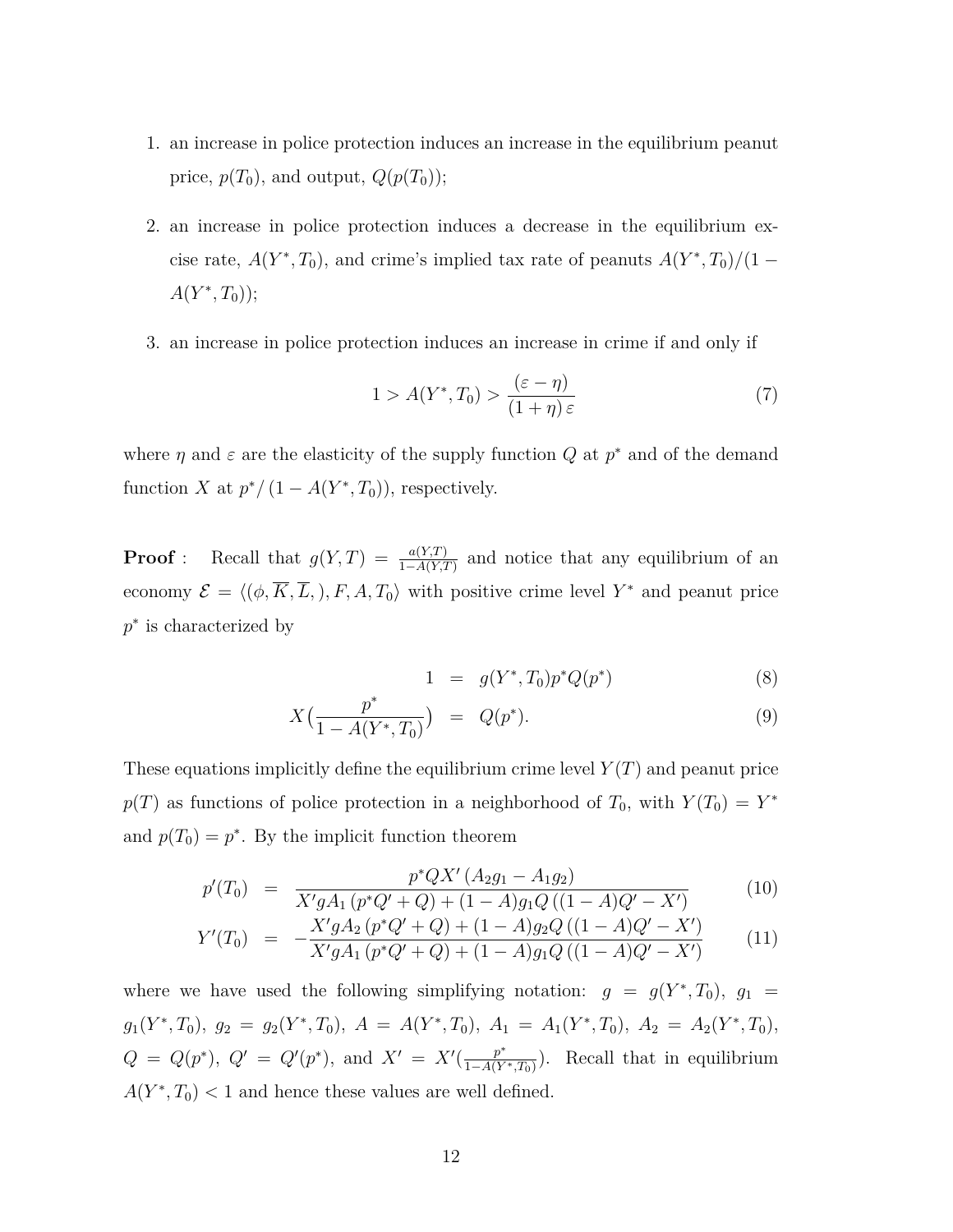Given our assumptions on the appropriation technology and that  $g_1(Y^*, T_0) \leq 0$ , we have that the denominator of the above expressions is negative and the numerator of (10) is negative as well. Therefore,  $p'(T) > 0$ . As a result, since  $Q'(p) > 0$ , we also obtain that the equilibrium level of output is increasing in  $T$ . This proves the first part of the theorem.

Also, we have

$$
\frac{dA}{dT} = A_1 Y'(T) + A_2
$$
\n
$$
= \frac{(1 - A)Q (A_2 g_1 - A_1 g_2) ((1 - A)Q' - X')}{X' g A_1 (p^* Q' + Q) + (1 - A) g_1 Q ((1 - A)Q' - X')}
$$

which, given the properties of  $g$  and  $A$ , can be checked to be negative. This implies that the ratio  $A/(1 - A)$  is also decreasing in *T*, which proves the second part of the theorem.

Since the denominator of  $(11)$  is negative,

$$
Y'(T_0) > 0 \Leftrightarrow -X'gA_2(p^*Q' + Q) < (1 - A)g_2Q((1 - A)Q' - X')
$$
  
\n
$$
\Leftrightarrow -X'\frac{A}{Y^*(1 - A)}A_2(p^*Q' + Q) < (1 - A)\frac{A_2}{Y^*(1 - A)^2}Q((1 - A)Q' - X')
$$
  
\n
$$
\Leftrightarrow -X'AA_2(p^*Q' + Q) < A_2Q((1 - A)Q' - X')
$$
  
\n
$$
\Leftrightarrow -X'A(p^*Q' + Q) > Q((1 - A)Q' - X')
$$

where we have used the fact that  $g_2 = A_2/(Y^*(1 - A)^2)$  and that  $A_2 < 0$ . Dividing both sides by *Q*, and denoting by  $\eta$  the elasticity of the supply function at  $p^*$ , we obtain that  $Y'(T_0) > 0$  if and only if

$$
-X'A(1+\eta) > (1-A)Q' - X'.
$$

Multiplying both sides by  $p^*/(Q(1 - A))$ , and taking into account that in equilibrium  $Q = X$ , we obtain

$$
-\frac{X'}{X}\frac{p}{(1-A)}A(1+\eta) > p\frac{Q'}{Q} - \frac{X'}{X}\frac{p}{(1-A)}.
$$

Denoting by  $\varepsilon$  the elasticity of the demand function X at  $p^*/(1 - A(Y^*, T_0))$ , the above inequality can be written as

$$
-\varepsilon A\left(1+\eta\right) > \left(\eta - \varepsilon\right)
$$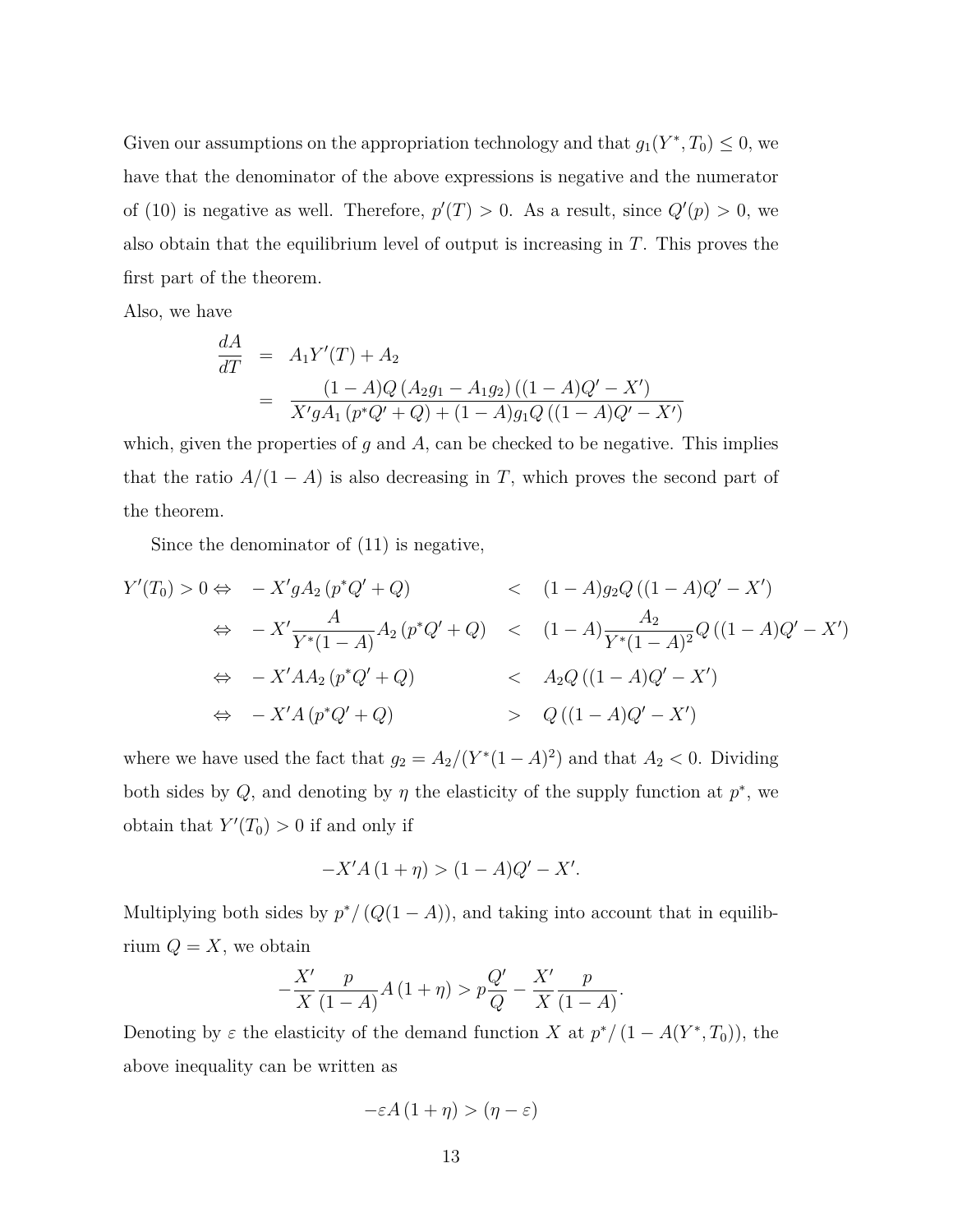which holds if and only if

$$
1 > A > \frac{(\varepsilon - \eta)}{(1 + \eta)\varepsilon}
$$

which proves the third statement of the theorem.  $\Box$ 

The third part of Theorem 1 says that the effect of police on crime is ambiguous; under certain conditions more police induces more crime and under other conditions reduces crime. It could be argued that this is not surprising since once general equilibrium effects are allowed, anything can happen. However, as the first and second parts of the theorem show, even with feedback effects an increase in police expenditure unambiguously increases the price and quantity of peanuts and reduces the equilibrium excise rate. Therefore, the above ambiguity is not a forgone conclusion.

Theorem 1 states that a necessary and sufficient condition for the police to have an adverse effect on crime is that the equilibrium excise rate be bigger than  $\frac{(\varepsilon - \eta)}{(1+\eta)\varepsilon}$ . It can be checked that this inequality implies that  $\varepsilon < -1$ . This means that a sufficient condition for the police to reduce crime is that the demand for peanuts be inelastic. Condition  $(7)$  can be equivalently written as

$$
0 < \frac{\varepsilon - \eta}{\eta(1 + \varepsilon)} < \frac{A(Y^*, T_0)}{1 - A(Y^*, T_0)}\tag{12}
$$

Recall that  $t^* = \frac{A(Y^*, T_0)}{1 - A(Y^*, T_0)}$  is the ad valorem "tax rate" imposed by crime on peanuts. Condition  $(12)$  is precisely the condition for the Laffer curve to be downward sloping at the ad valorem tax rate of  $t^*$ . The intuition for this equivalence is the following. As the second part of Theorem 1 shows, an increase in police expenditure unambiguously results in a reduction in crime's tax rate,  $t^*$ , on peanuts. Therefore, since the level of crime is precisely the tax revenue associated with  $t^*$ , an increase in police expenditure will increase crime if and only if the Laffer curve is negatively sloped at the equilibrium. The only difference between the condition established in Theorem 1 and the condition for the Laffer curve to be downward sloping, is that whereas an ad valorem tax rate is an exogenous variable determined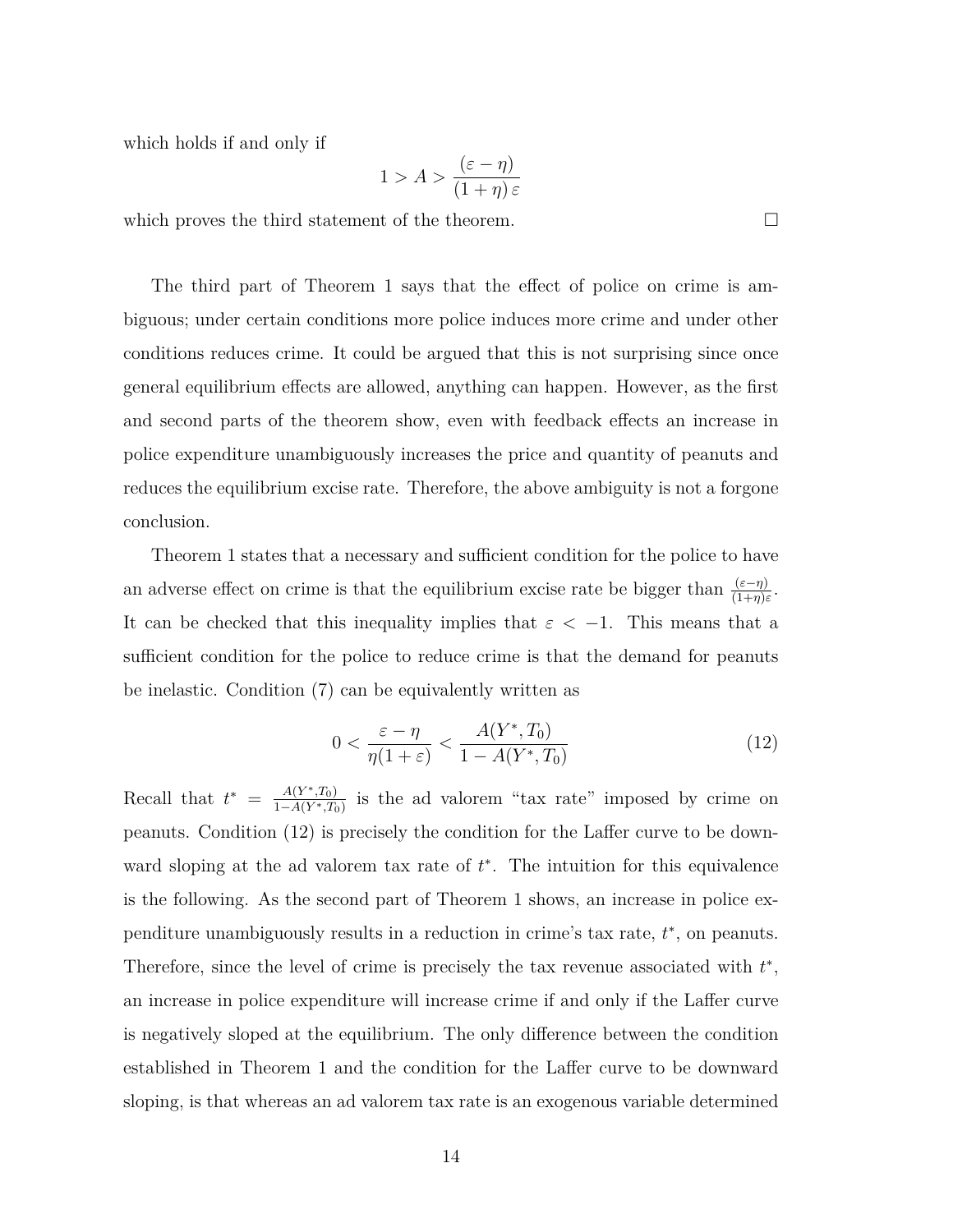by the government, the tax rate imposed by crime,  $t^*$ , is endogenously determined in equilibrium.

As a corollary of Theorem 1 we obtain that by choosing an appropriate appropriation technology, we can calibrate an economy so that its equilibrium variables take any given values and where police has an adverse effect on crime. This is stated in the following proposition.

**Proposition 1** Let  $T_0$  be a given level of public police protection. Let  $p^* > 0$ ,  $Q^*$  > 0, and  $Y^*$  > 0, be a price, quantity of peanuts, and a crime level. There exists an economy such that at its unique equilibrium the price, output and crime level are given by  $p^*$ ,  $Q^*$ , and  $Y^*$ , respectively, and such that a small increase in police protection results in an increase in crime.

**Proof**: We will build an economy  $\mathcal{E} = \langle (\phi, \overline{K}, \overline{L}), F, A, T_0 \rangle$  with peanut price  $p^*$ , output  $Q^*$ , equilibrium crime level  $Y^* > 0$ , and such that if police protection is slightly increased the crime level will also increase. Theorem 1 establishes a condition for this to occur. Our task is then to build an economy that satisfies it.

If  $p^*, Q^*,$  and  $Y^*$  are the equilibrium price, output, and crime level of some economy with police protection given by  $T_0$ , using equation (6) we obtain that the equilibrium excise rate of theft is given by,

$$
A(Y^*, T_0) = \frac{Y^*}{p^*Q^* + Y^*}.
$$

Let  $0 < \alpha < A(Y^*, T_0)$ . This  $\alpha$  can be found since  $Y^* > 0$ . The production function of the economy is chosen to be  $F(K, L) = K^{\alpha}L^{1-\alpha}$ . Therefore, when the capital level is fixed at K, the corresponding short-run supply function is  $Q(p)$  =  $K((1-\alpha)p)^{\frac{1-\alpha}{\alpha}}$ . Note that the elasticity of supply is  $\eta = \frac{1-\alpha}{\alpha}$ . We now choose the capital endowment to be  $\overline{K}$  such that  $Q(p^*) = Q^*$ . The choice of  $\overline{L}$  is arbitrary although it can be chosen to be large enough so that the resulting equilibrium leisure is positive.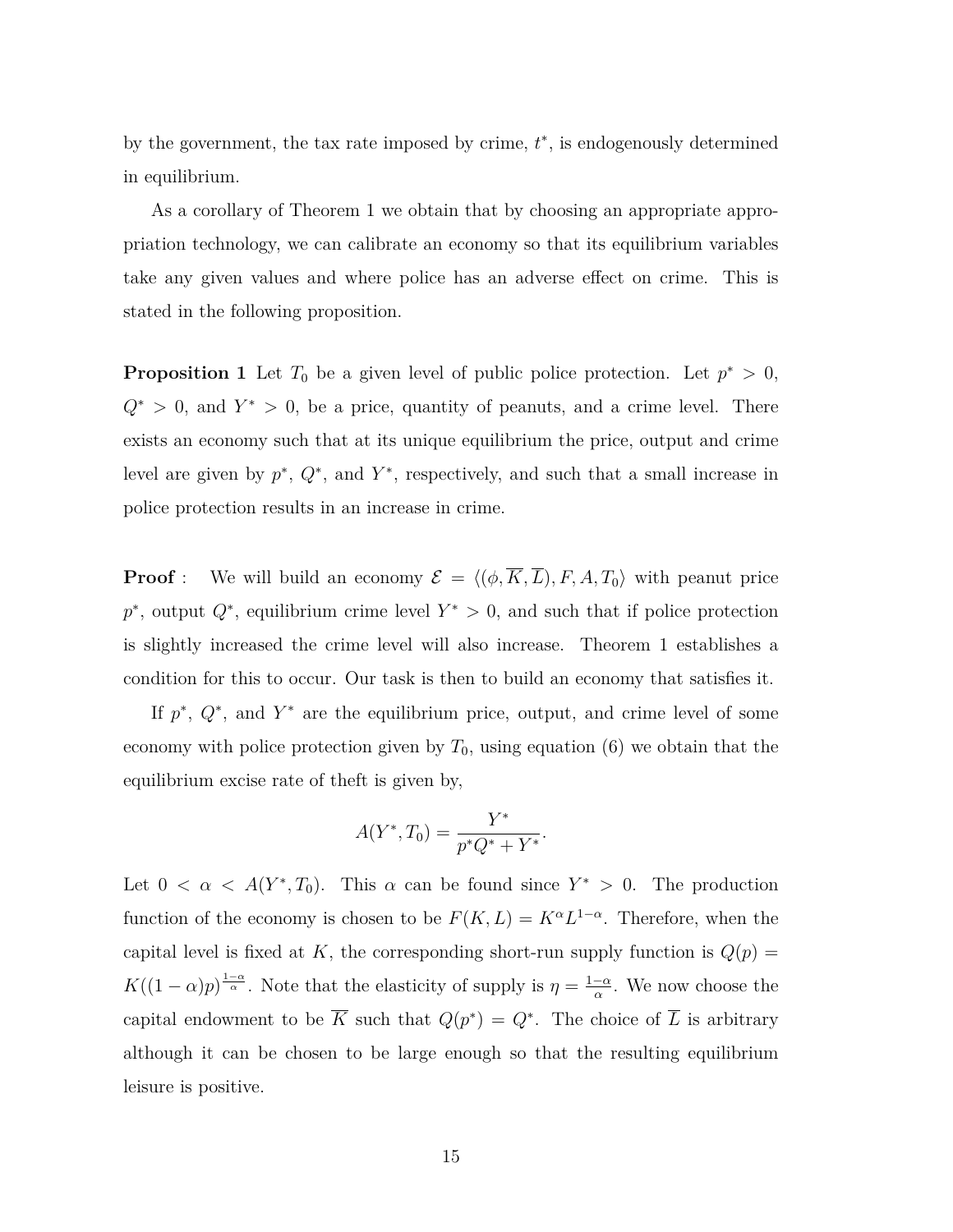We now choose the utility function. Let  $\hat{\varepsilon}$  < -1 and  $\hat{c}$  > 0 be the unique solution of

$$
\frac{(\varepsilon/2 - \eta)}{(1 + \eta)\varepsilon/2} = A \tag{13}
$$

$$
\left(\frac{p^*}{c(1 - A(Y^*, T_0))}\right)^{\varepsilon} = Q^* \tag{14}
$$

By the intermediate value theorem, this  $\hat{\varepsilon}$  can be found because the left-hand side of (13), as a function of  $\varepsilon$ , is continuous in  $(-\infty, 0)$ , equals 1 when  $\varepsilon = -2$ , and

$$
\lim_{\varepsilon \to -\infty} \frac{(\varepsilon/2 - \eta)}{(1 + \eta)\varepsilon/2} = 1/(1 + \eta) = \alpha < A(Y^*, T_0).
$$

Note that since the left-hand side of (13) is increasing in  $\varepsilon$ , we have that

$$
\frac{(\hat{\varepsilon} - \eta)}{(1 + \eta)\,\hat{\varepsilon}} < A. \tag{15}
$$

Once  $\hat{\varepsilon}$  is found,  $\hat{c}$  is obtained by solving equation (14).

We choose the consumers' utility function to be

$$
\phi(x) = \hat{c} \frac{x^{1+1/\hat{\varepsilon}}}{1+1/\hat{\varepsilon}}.
$$

Consequently, the corresponding demand function is  $X(p) = (p/\hat{c})^{\hat{\varepsilon}}$ , whose elasticity is constant and equal to  $\hat{\varepsilon}$ .

It remains to choose the appropriation technology. It will be given by

$$
A(Y,T) = \frac{dY}{Y + p^*Q^*(\frac{T}{1+T} + e)}
$$

where  $e = \frac{1}{2(1+T_0)}$  and  $d = \frac{\frac{p^*Q^*}{2} + p^*Q^*T_0 + T_0Y^* + Y^*}{p^*Q^* + p^*Q^*T_0 + T_0Y^* + Y^*}$ . It is routine to check that  $1 = g(Y^*, T_0)p^*Q^*$ . Also, by the choice of the utility function (see equation (14)),  $X(\frac{p^*}{1-A(Y^*,T_0)}) = Q^*$ . This means that the economy  $\mathcal{E} = \langle (\phi, \overline{K}, \overline{L}), F, A, T_0 \rangle$  has an equilibrium with price, quantity and crime level given by  $p^*, Q^*$ , and  $Y^*$ . Furthermore, since  $d < 1$ ,  $A(Y, T)$  is bounded away from one. Also, it can be checked that  $g_1(Y, T) < 0$ . Hence, the appropriation technology is regular and, by Observation 1, the equilibrium is unique. By construction, inequality  $(15)$  holds which,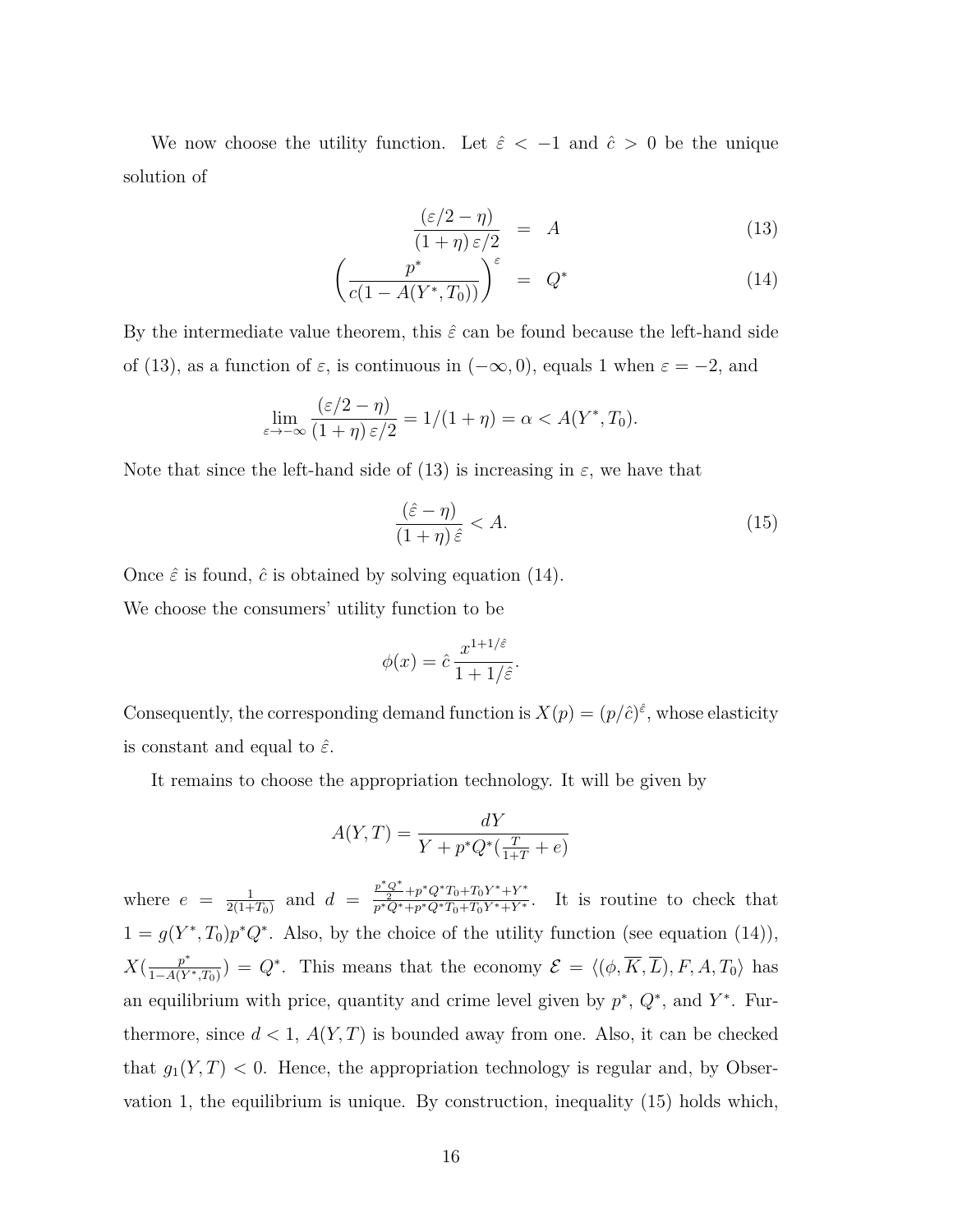implies that inequality  $(7)$  holds. By Theorem 1, we conclude that an increase in police protection increases the crime level.  $\Box$ 

One may argue that the perverse effect of police on crime identified in the above theorem results from a very peculiar appropriation technology. The next proposition, however, shows that this kind of perverse effect is compatible with any appropriation technology that is bounded away from one.

**Proposition 2** Let  $T_0$  be a given level of public police protection. Let A be an appropriation technology that is bounded away from one. Then there is an economy with appropriation technology  $A$  and police protection  $T_0$  such that in equilibrium a small increase in police results in an increase in crime.

**Proof**: We will build an economy  $\mathcal{E} = \langle (\phi, \overline{K}, \overline{L}), F, A, T_0 \rangle$  with a positive equilibrium crime level  $Y^* > 0$  and equilibrium price  $p^*$ , such that if police protection is slightly increased the crime level will also increase. Theorem 1 establishes a condition for this to occur. Our task is then to build an economy that satisfies it.

Let  $\alpha \in (0, 1)$  such that  $A(Y, T_0) > \alpha$  for some Y, let  $F(K, L) = K^{\alpha}L^{1-\alpha}$ , and let  $\overline{K} = 1$ . As a result, the associated short-run aggregate supply function is given by  $Q(p) = ((1 - \alpha)p)^{\frac{1-\alpha}{\alpha}}$  whose elasticity is  $\eta = (1 - \alpha)/\alpha$ .

Since *A* is bounded away from one, we have that  $\lim_{Y\to\infty} g(Y,T)=0$ . Therefore, for any *Y*, there is  $\hat{Y} \geq Y$  such that  $g_1(\hat{Y}, T_0) < 0$ . Consequently, we can choose *Y*<sup>\*</sup> > 0 such that both  $A(Y^*, T_0) > \alpha$  and  $g_1(Y^*, T_0) < 0$ . This *Y*<sup>\*</sup> will be the equilibrium crime level in the economy we are looking for.

For any  $b > 0$ , consider the utility function given by  $\phi_b(x) = b \ln(x)$ . The associated demand function is  $X_b(p) = b/p$ . The peanut market clearing condition  $X_b(\frac{p}{1-A(Y^*,T_0)}) = Q(p)$  can be written as

$$
\frac{b}{p} (1 - A(Y^*, T_0)) = Q(p)
$$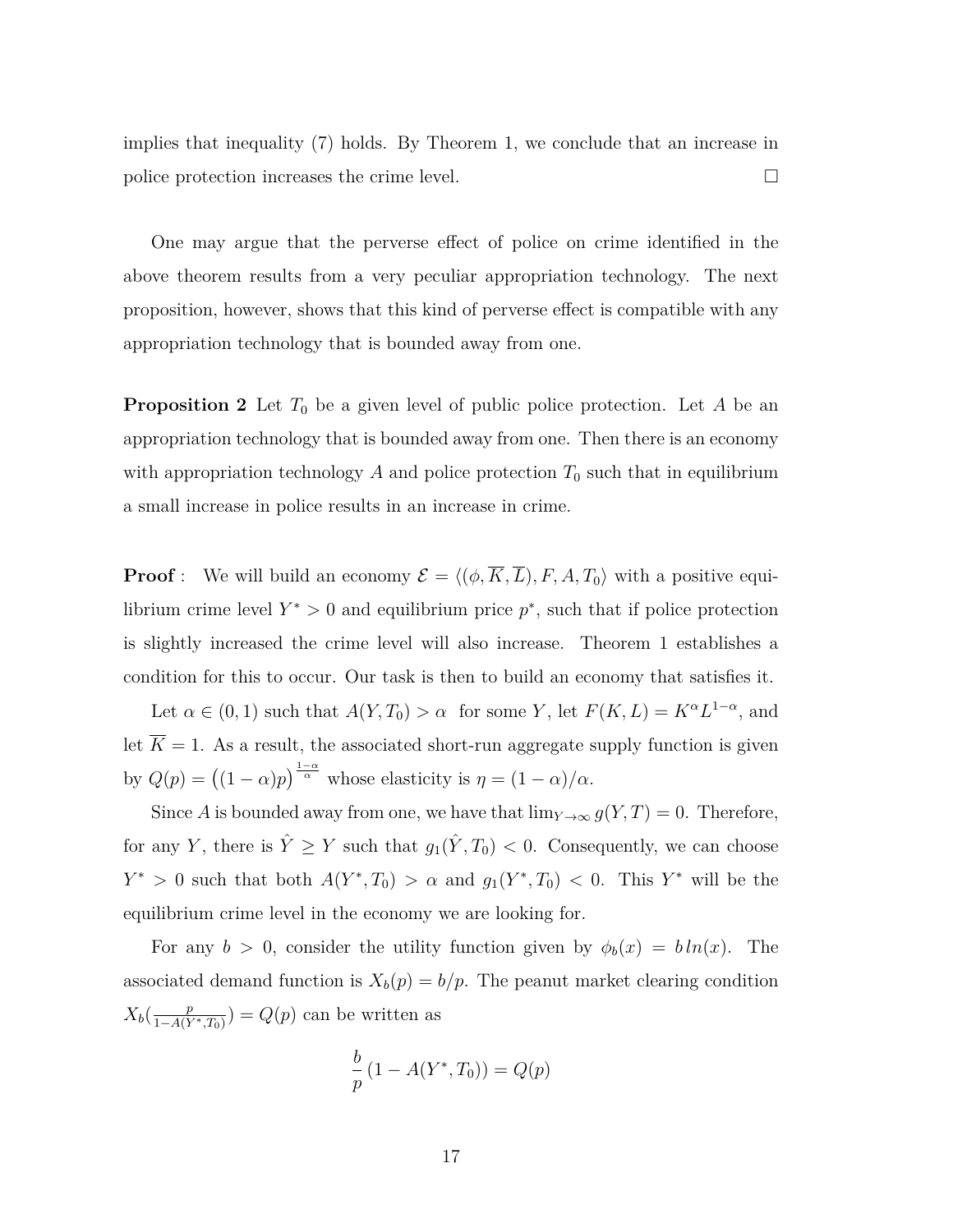It can be checked that this equation has a unique solution, which we denote by *p*(*b*). Note that  $\partial p/\partial b > 0$  and that  $\lim_{b\to\infty} p(b) = \infty$ .

Consider now the function

$$
f(b) = g(Y^*, T_0)p(b)Q(p(b))
$$

We have that f is increasing in b,  $f(0) = 0$  and  $\lim_{b\to\infty} f(b) = \infty$ . By the intermediate value theorem, there is  $\hat{b}$  such that  $f(\hat{b})=1$ . This means that  $p^* = p(\hat{b})$  and *Y*<sup>∗</sup> satisfy

$$
1 = g(Y^*, T_0) p^* Q(p^*) \tag{16}
$$

$$
X_{\hat{b}}(\frac{p^*}{1 - A(Y^*, T_0)}) = Q(p^*)
$$
\n(17)

In other words,  $p^*$  and  $Y^*$  are an equilibrium price and a crime level of the economy  $\mathcal{E}_{\hat{b}} = \langle (\phi_{\hat{b}}, \overline{K}, \overline{L}), F, A, T_0 \rangle$ , where  $\overline{L}$  is arbitrary but can be chosen so that the equilibrium per capita leisure is positive.

We have built an auxiliary economy with an equilibrium price  $p^*$  and crime level  $Y^*$ . However, this equilibrium does not necessarily satisfy the condition of Theorem 1. We now build a collection of economies with the same equilibrium price and crime level and show that one of them satisfies this condition.

For any  $\varepsilon < -1$ , let  $b(\varepsilon)$  be implicitly defined by

$$
\left(\frac{p^*}{b(\varepsilon)}\right)^{\varepsilon} = Q(p^*)
$$

namely,

 $b(\varepsilon) = Q(p^*)^{-\frac{1}{\varepsilon}}p^*$ 

and define the following utility function:  $\phi^{\varepsilon}(x) = b(\varepsilon) \frac{x^{1+1/\varepsilon}}{1+1/\varepsilon}$ . Note that the corresponding demand function is  $X^{\varepsilon}(p) = \left(\frac{p^*}{b(\varepsilon)}\right)$  $\int_{c}^{\varepsilon}$ . Let  $\mathcal{E}^{\varepsilon} = \langle (\phi^{\varepsilon}, \overline{K}, \overline{L}), F, A, T_0 \rangle$  be the economy that is obtained from  $\mathcal{E}_{\hat{b}}$  by replacing the utility function  $\phi_{\hat{b}}$  by  $\phi^{\varepsilon}$ . It can be checked that  $p^*$  and  $Y^*$  are equilibrium values of both the economies  $\mathcal{E}^{\varepsilon}$  and  $\mathcal{E}_{\hat{b}}$ . Indeed, if we substitute  $p^*$  for  $p$  and  $Y^*$  for  $Y$  in  $\mathcal{E}^{\varepsilon}$ 's equilibrium conditions

$$
1 = g(Y, T_0)pQ(p) \qquad (18)
$$

$$
\left(\frac{p^*}{(1-A(Y,T_0))c(\varepsilon)}\right)^{\varepsilon} = Q(p^*)
$$
\n(19)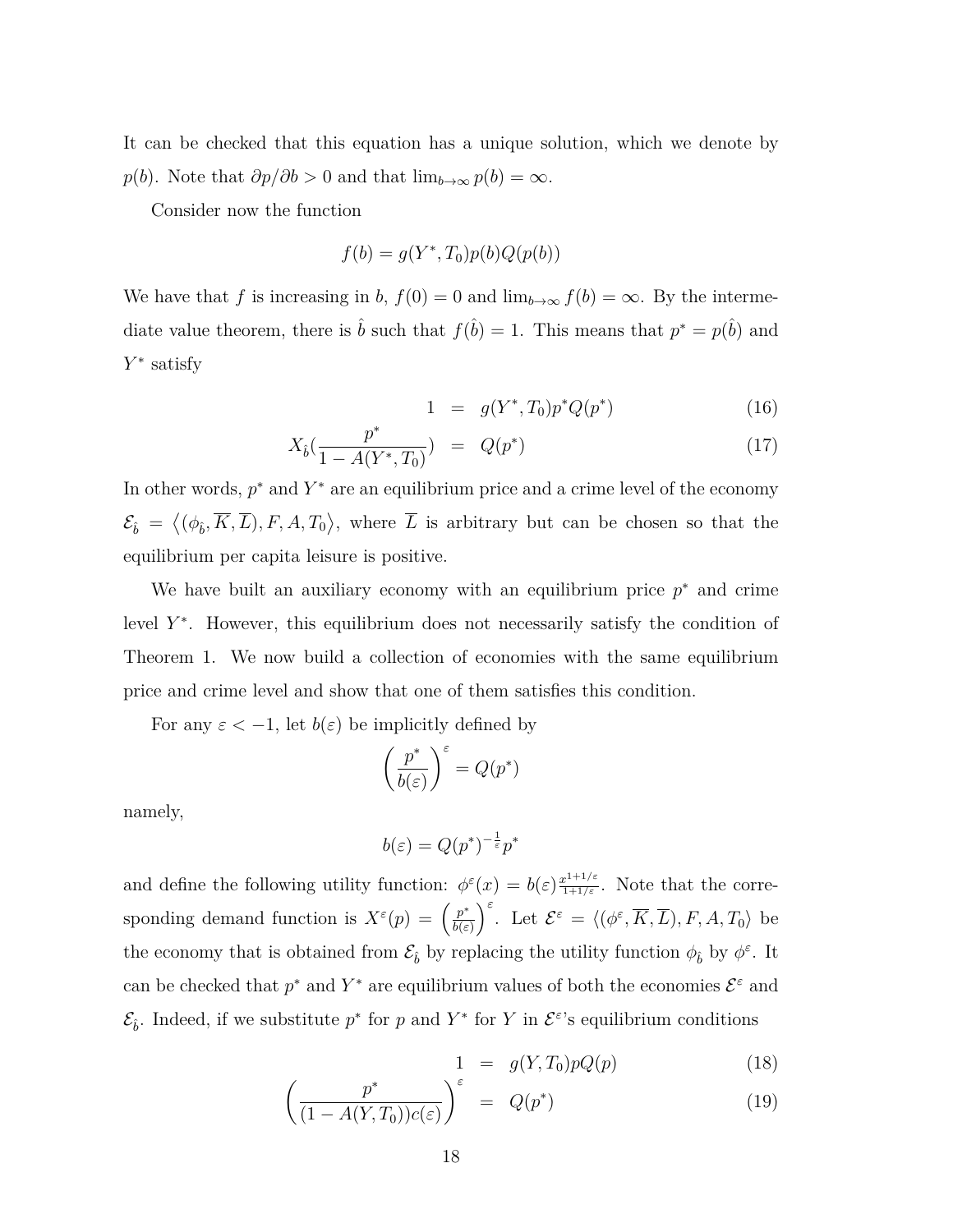and compare them with equations  $(16-17)$  we see that these conditions hold. See Figure 2.



Figure 2: The pivoted demand function.

We now single out the economy  $\mathcal E$  alluded to in the statement of the proposition. Since  $p^*$  does not depend on  $\varepsilon$  and since  $\eta = \frac{1-\alpha}{\alpha}$ ,

$$
\lim_{\varepsilon \to -\infty} \frac{(\varepsilon - \eta)}{(1 + \eta)\varepsilon} = \frac{1}{1 + \eta} = \alpha < A(Y^*, T_0).
$$

Therefore, we can find  $\tilde{\varepsilon}$  sufficiently negative so that

$$
\frac{(\tilde{\varepsilon} - \eta)}{(1 + \eta)\tilde{\varepsilon}} < A(Y^*, T_0).
$$

Given that  $g_1(Y^*, T_0) < 0$ , this shows that the economy  $\mathcal{E}^{\tilde{\varepsilon}}$  satisfies Theorem's 1 conditions. Therefore,  $Y'(T_0) > 0$  and  $\mathcal{E}^{\tilde{\varepsilon}}$  is the economy  $\mathcal E$  that we were looking for.  $\Box$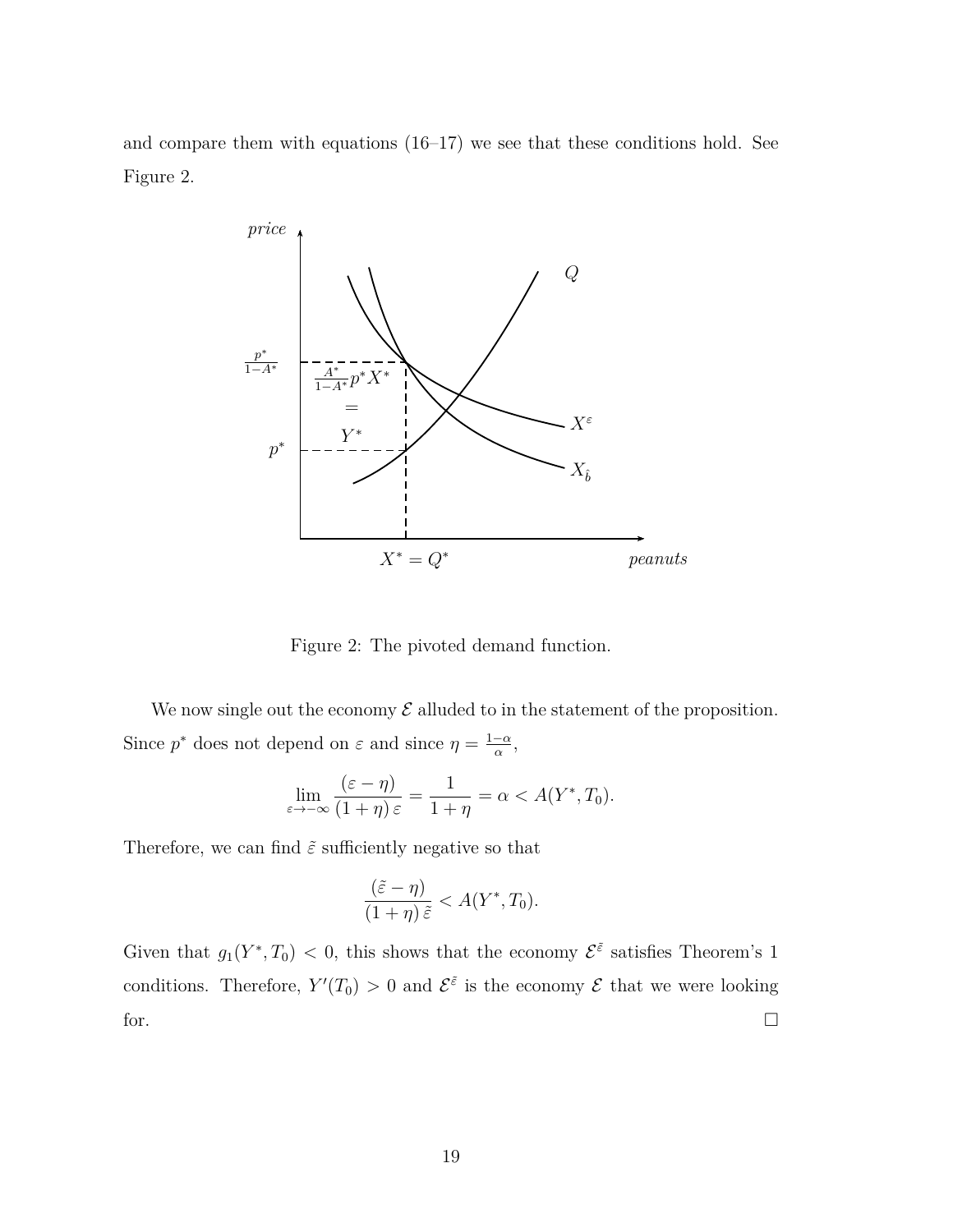#### **3.1** Optimal police protection

In this section we show that even when police protection is set at the optimal level, it may well be the case that more police induces more crime.

Let  $\mathcal{E} = \langle (\phi, \overline{K}, \overline{L}), F, A, T \rangle$  be an economy with a regular appropriation technology, and let  $Y(T)$  the equilibrium crime level, which is assumed to be positive. and let  $p(T)$  be the equilibrium price. Denote by  $X^*(T)$  and  $Q^*(T)$  the equilibrium quantity of peanuts demanded and produced. Namely,  $X^*(T) = X(p(T))$ , and  $Q^*(T) = Q(p(T))$ . Given that preferences are quasilinear, we can evaluate the social desirability of allocations by the associated utility they generate. Thus, the social welfare corresponding to the equilibrium allocation when police protection is  $T$ , is given by

$$
W(T) = \phi(X^*(T)) + \overline{L} - c(Q^*(T)) - Y(T) - T
$$

where  $c: \mathbb{R}_+ \to \mathbb{R}_+$  is the short-run cost function associated with the production function *F*. Namely, *c* is implicitly defined by  $Q = F(\overline{K}, c(Q))$ .<sup>5</sup> The optimal level of public police protection satisfies

$$
\phi'(X^*(T))X^{*\prime}(T) = c'(Q^*(T))Q^{*\prime}(T) + Y'(T) + 1.
$$

In other words, it equalizes the marginal cost of police with its marginal benefit. The marginal cost consists of three components: the production cost of the additional output induced by the additional police, the increase (which may be negative) in the crime level, and the additional expenditure on police. The marginal benefit is the increase in the consumers' utility due to the additional consumption of peanuts.

Since in equilibrium  $X^*(T) = Q^*(T)$ ,  $\phi'(X^*(T)) = p(T)/(1 - A(Y(T), T))$  and  $c'(Q^*(T)) = p^*(T)$ , we have that the optimal level of public police protection satisfies

$$
\frac{A(Y(T),T)}{1 - A(Y(T),T)} p(T)Q^{*'}(T) = 1 + Y'(T). \tag{20}
$$

<sup>&</sup>lt;sup>5</sup>Since the wage rate is 1,  $c(Q)$  is the minimum amount of labor required to produce  $Q$ .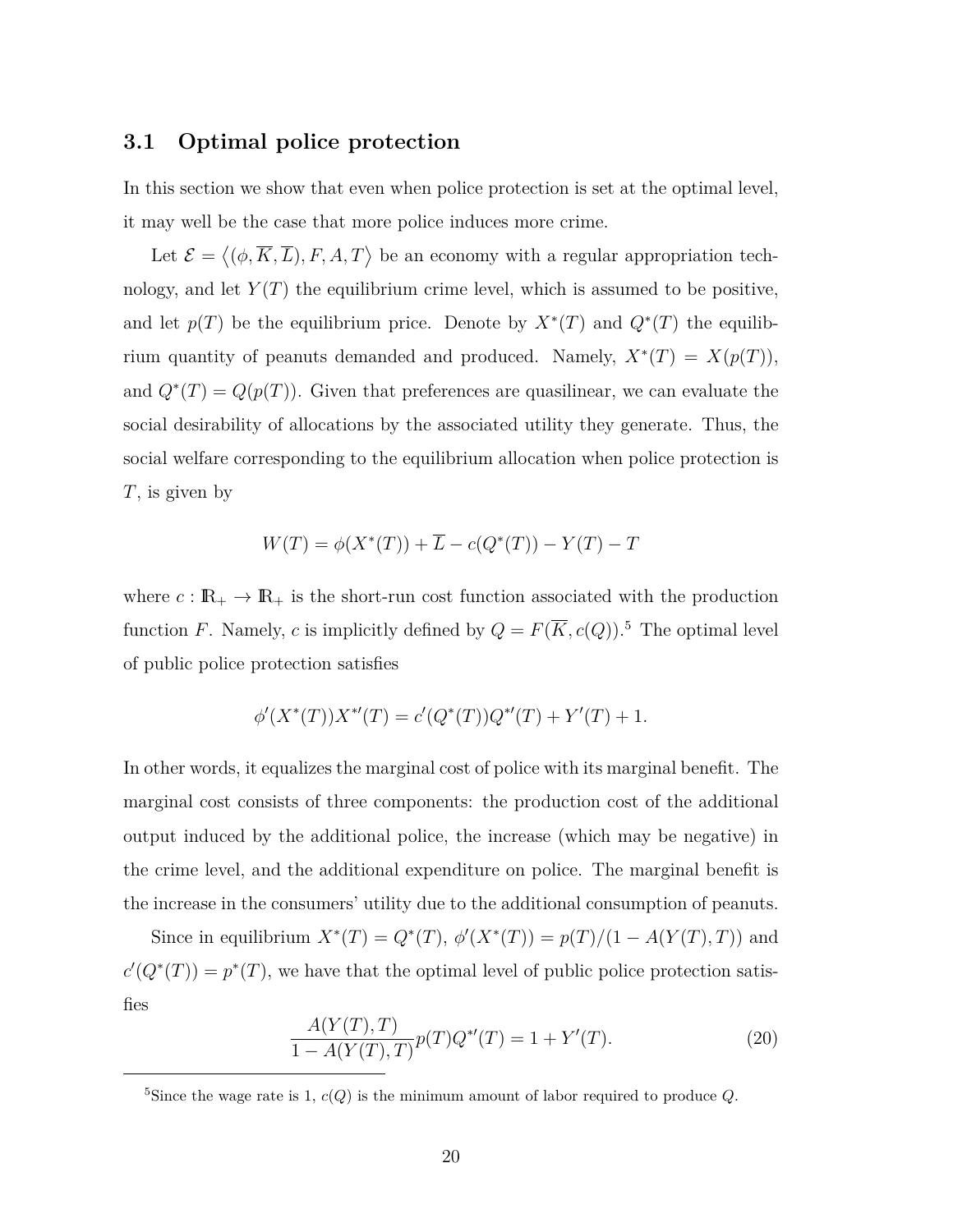By part 1 of Theorem 1, we have that the left-hand side of this equation is positive.<sup>6</sup> Therefore, it may well be the case that even at the optimal level of police protection we have that  $Y'(T) > 0$ . The following example illustrates such an instance.

**Example 1** Consider the economy  $\mathcal{E} = \langle (\phi, \overline{K}, \overline{L}), F, A, T \rangle$  where  $\phi(x) = x(9 - x)$  $x/2$ ,  $\overline{K} = 1$ ,  $F(K, L) = \sqrt{KL}$ , and  $A(Y, T) = \frac{3}{4}$ *Y*  $\frac{Y}{1+Y+2\frac{T}{1+T}}$ . With these data, the aggregate demand function is given by  $X(p) = 9 - p$  and the short-run supply function is given by  $Q(p) = p/2$ . The unique equilibrium of this economy results from the solution of equations  $(4)-(5)$ , which is

$$
Y(T) = \frac{5 - 3T}{3T + 3} + \sqrt{\frac{57T + 25}{T + 1}} \qquad p(T) = 1 + \frac{1}{3} \sqrt{\frac{57T + 25}{T + 1}}.
$$

The equilibrium crime rate  $Y(T)$  is plotted in Figure 3. It can be seen that for  $T < 11/21$ , the crime rate increases with T. In particular, the maximum crime rate is not attained by reducing police funding to 0. Figure 3 also depicts the equilibrium social welfare as a function of police protection. It can be seen that it attains its maximum at  $T^* = 0.419 < 11/21$ . Therefore, in this economy, even at the optimal level of public police protection, an increase in police induces an increase in crime.

One would wonder why the social planner would not want to reduce police protection, even when at the optimum such a reduction would induce a decrease in crime. The answer can be seen in equation  $(20)$ : a reduction in police protection decreases the equilibrium output with a corresponding reduction in consumer surplus, which turns out not to be compensated by the savings in police expenditure and the reduction in crime.

<sup>&</sup>lt;sup>6</sup>If there were no feedback effect of crime,  $Q^*$ ' would be zero and at the optimal level of police we would have that  $Y'(T) = -1$ .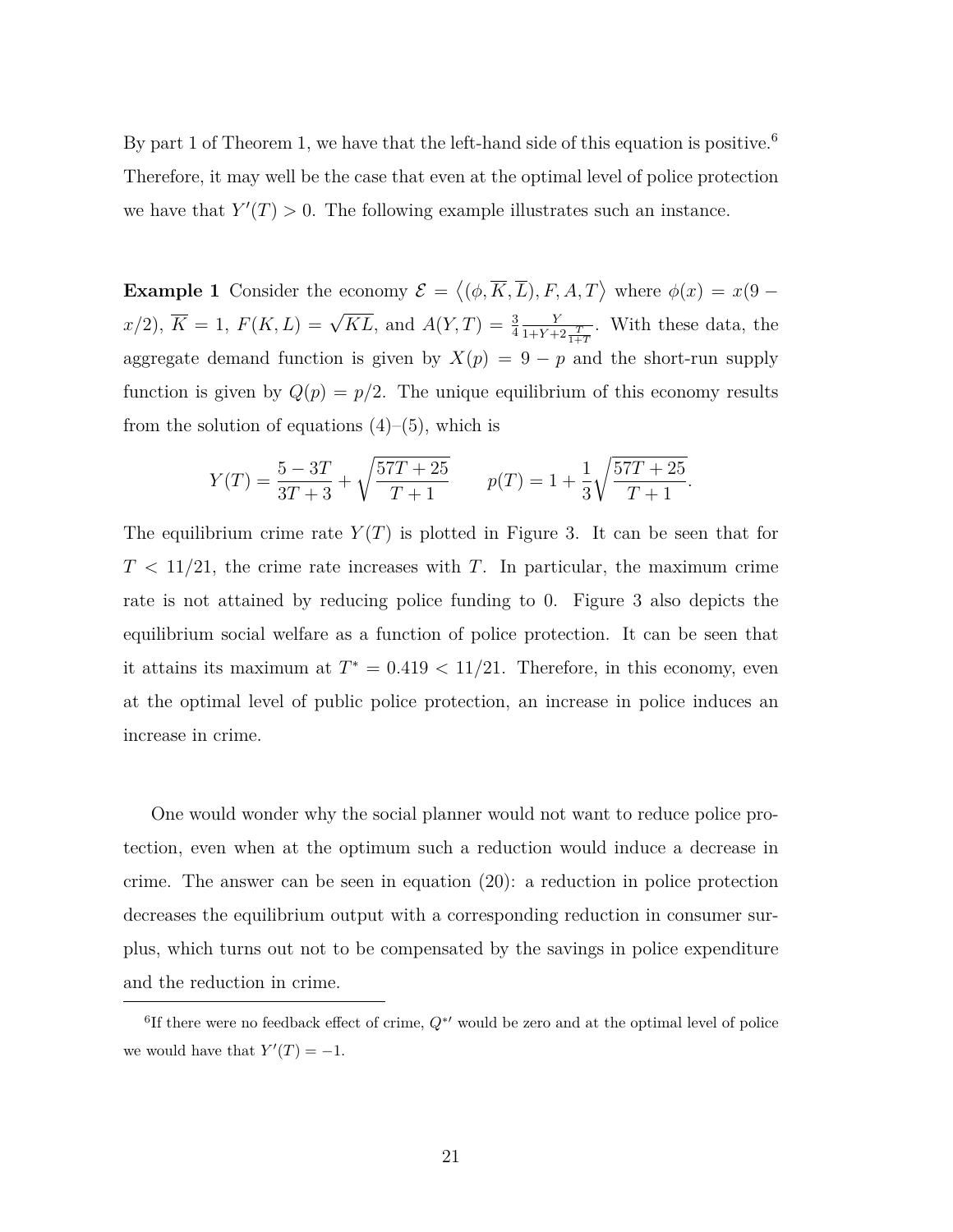

Figure 3: The equilibrium crime rate as a function of police protection and the optimal level of police protection.

### **4** Concluding remarks

There is a vast empirical literature whose aim is to measure the causal effect of police on crime. It is safe to say that, thus far, the data have not convincingly showed the negative relationship predicted by most models. In this paper we showed that an ambiguous relationship between police and crime is consistent with a textbook general equilibrium model.

The economic theory of crime postulates that criminals are rational agents who respond to incentives. Thus, one of its main components is a supply of criminal activity that falls as the opportunity cost of crime rises. However, this supply function is not the only component of a general equilibrium theory. As a result, although *coeteris paribus* an exogenous increase in police shifts the supply of criminal offenses downwards, it may well be the case that the equilibrium level of crime goes up once all the general equilibrium effects are considered. Whether or not this is theoretically possible depends on the details of the whole model and not only on the supply function. In fact, with the exception of Lasso de la Vega, Volij, and Weinschelbaum  $(2021)$ , most of the existing general equilibrium models of crime predict that increases in police reduce crime. The mechanism at work in their model is based on the fact that although, *coeteris paribus*, more police reduce the incentives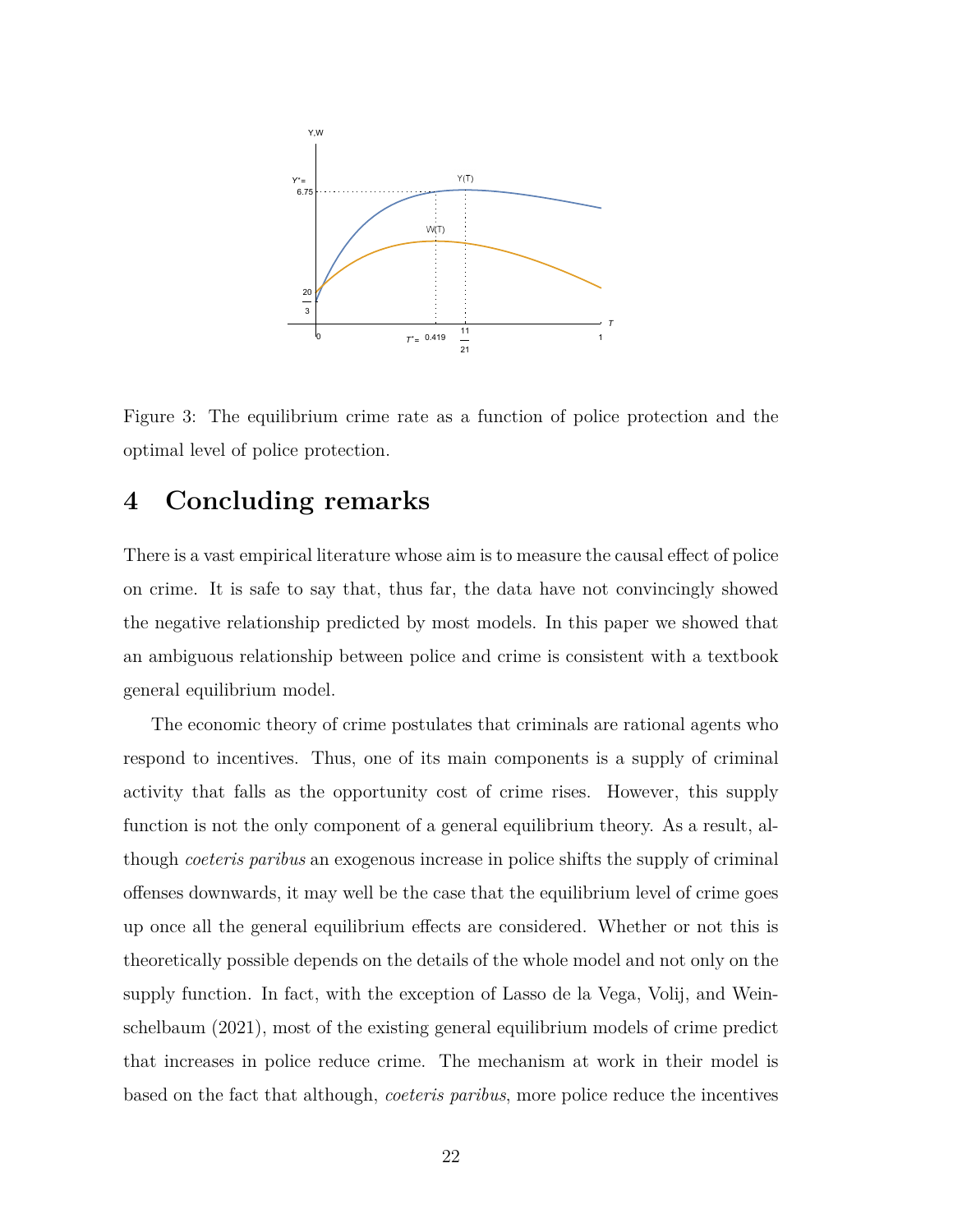to engage in the ft, it also induces economic prosperity which in turn increases the returns to the ft. In this paper we have provided a necessary and sufficient condition for this mechanism to work. We have further demonstrated that for this mechanism to work it is not necessary to postulate any specific appropriation technology. On the contrary, for any appropriation technology simple economies can be built in which the equilibrium effect of an exogenous increase in police spending actually results in higher levels of crime. Furthermore, this perverse effect can take place even at the socially optimal level.

## **A** Appendix

**Proof of Observation 1** By our assumptions on  $\phi$  and F, for any fixed Y, equation (5) has a unique solution, which we denote by  $p(Y)$ . It can be checked that  $p(Y)$  is non-increasing in Y and, consequently,  $Q(p(Y))$  is non-increasing in Y as well. Therefore,  $\mathcal E$  has an equilibrium if

$$
1 - A(Y, T) \ge a(Y, T)p(Y)Q(p(Y)) \text{ with equality if } Y > 0.
$$

Since  $A$  is bounded away from one, this is equivalent to

$$
1 \ge \frac{a(Y,T)}{1 - A(Y,T)} p(Y) Q(p(Y)) \quad \text{with equality if } Y > 0.
$$
 (21)

If 1 ≥  $\frac{a(0,T)}{1-A(0,T)}p(0)Q(p(0))$ , then  $Y^* = 0$  solves (21). If, on the other hand,  $1 < \frac{a(0,T)}{1-A(0,T)}p(0)Q(p(0))$ , then, given that  $p(Y)Q(p(Y))$  is non-increasing, that A is bounded away from one, and that  $a(Y, T)$  goes to 0 as Y goes to  $\infty$ , we have that  $\frac{a(Y,T)}{1-A(Y,T)}p(Y)Q(p(Y)) \to 0$  as *Y* goes to  $\infty$ . By the intermediate value theorem, there is  $Y^*$  such that  $1 = \frac{a(Y^*,T)}{1-A(Y^*,T)} p(Y^*) Q(p(Y^*))$  and an equilibrium exists. If  $\frac{a(Y,T)}{1-A(Y,T)}$  is non-increasing, this Y<sup>\*</sup> is unique and so is the equilibrium.  $□$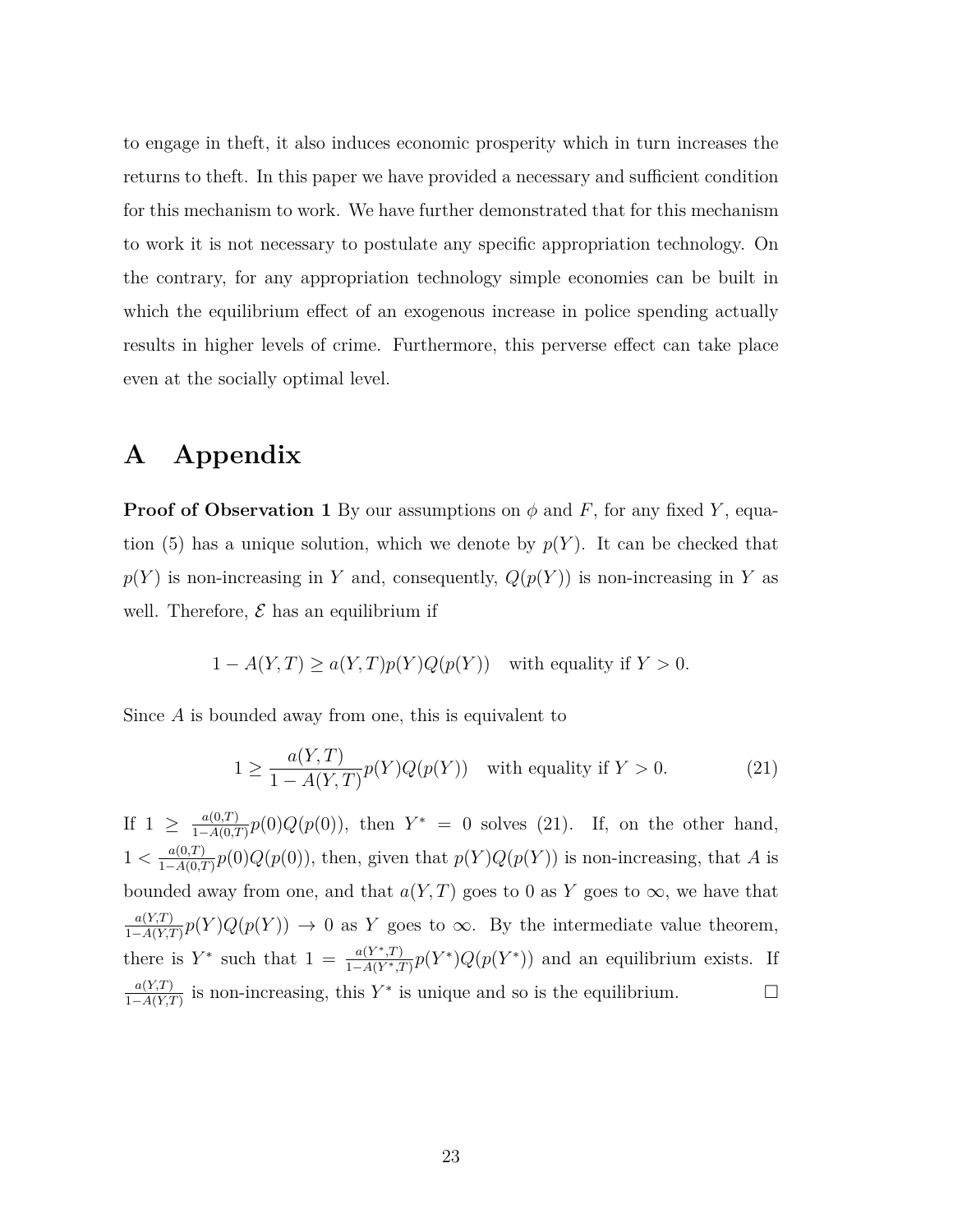## $References$

- BECKER, G. (1968): "Crime and punishment: an economic approach," *Journal of Political Economy*, 76(2), 169–217.
- BINDLER, A., AND R. HJALMARSSON  $(2021)$ : "The impact of the first professional police forces on crime," *Journal of the European Economic Association*, 19(6), 3063-3103.
- BURDETT, K., R. LAGOS, AND R. WRIGHT (2003): "Crime, inequality, and unemployment," *American Economic Review*, 93(5), 1764–1777.
- $-$  (2004): "An on-the-job search model of crime, inequality, and unemployment," *International Economic Review*, 45(3), 681–706.
- CHALFIN,  $A_{\cdot}$ , and J. MCCRARY (2017): "Criminal deterrence: A review of the literature," *Journal of Economic Literature*, 55(1), 5–48.

(2018): "Are US cities underpoliced? Theory and evidence," *Review of*  $Economics$  and Statistics,  $100(1)$ ,  $167-186$ .

- DAL BÓ, E., AND P. DAL BÓ (2011): "Workers, warriors, and criminals: social  $\alpha$  conflict in general equilibrium," *Journal of the European Economic Association*,  $9(4)$ , 646-677.
- DI TELLA, R., AND E. SCHARGRODSKY  $(2004)$ : "Do police reduce crime? Estimates using the allocation of police forces after a terrorist attack," *American Economic Review*, 94(1), 115–133.
- DRACA, M., S. MACHIN, AND R. WITT  $(2011)$ : "Panic on the streets of London: Police, crime, and the July 2005 terror attacks," *American Economic Review*,  $101(5)$ ,  $2157-2181$ .
- EHRLICH, I. (1996): "Crime, punishment, and the market for offenses," *Journal of*  $Economic$  *Perspectives*,  $10(1)$ , 43–67.